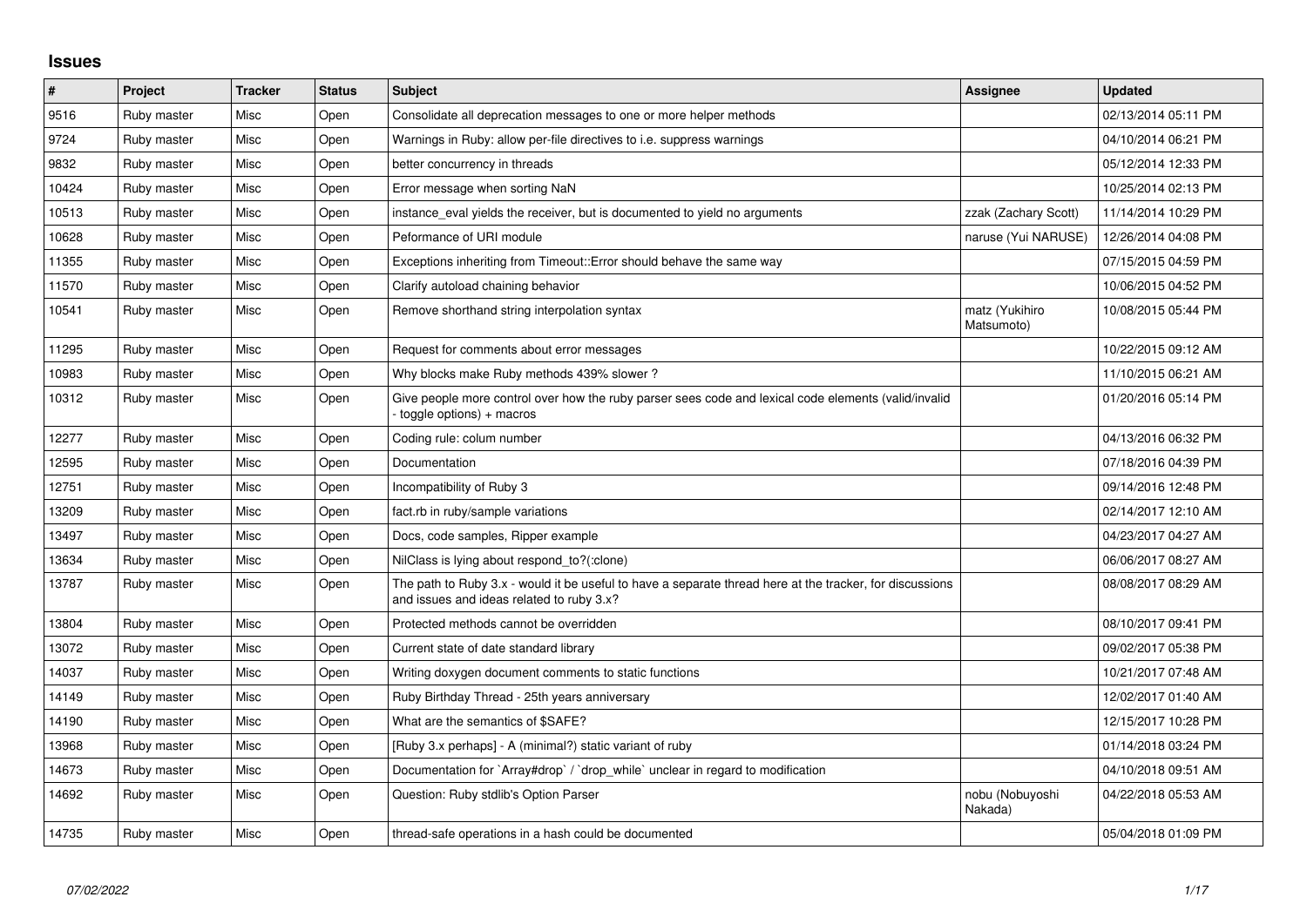| $\pmb{\#}$ | Project     | <b>Tracker</b> | <b>Status</b> | <b>Subject</b>                                                                                                                      | Assignee                       | <b>Updated</b>      |
|------------|-------------|----------------|---------------|-------------------------------------------------------------------------------------------------------------------------------------|--------------------------------|---------------------|
| 14760      | Ruby master | Misc           | Open          | cross-thread IO#close semantics                                                                                                     | matz (Yukihiro<br>Matsumoto)   | 05/17/2018 08:21 AM |
| 14768      | Ruby master | Misc           | Open          | Add documentation for    and &&                                                                                                     |                                | 05/17/2018 09:45 AM |
| 14770      | Ruby master | Misc           | Open          | [META] DevelopersMeeting                                                                                                            |                                | 05/17/2018 12:28 PM |
| 14825      | Ruby master | Misc           | Open          | When redefining 'attr_xx' methods the visibility becomes 'public'                                                                   |                                | 06/05/2018 05:57 AM |
| 10783      | Ruby master | Misc           | Open          | String#concat has an "appending" behavior                                                                                           |                                | 08/08/2018 03:08 AM |
| 15136      | Ruby master | Misc           | Open          | Fix - Wparentheses warnings                                                                                                         |                                | 09/20/2018 09:41 AM |
| 15224      | Ruby master | Misc           | Open          | [DOCs] Minor inconsistency in class Array #initialize_copy -<br>https://ruby-doc.org/core-2.5.1/Array.html#method-i-initialize_copy |                                | 10/13/2018 02:26 PM |
| 15249      | Ruby master | Misc           | Open          | Documentation for attr_accessor and attr_reader should be corrected                                                                 |                                | 10/23/2018 08:09 PM |
| 15202      | Ruby master | Misc           | Open          | Adding Coverity Scan to CI to see the result casually                                                                               |                                | 10/25/2018 10:50 AM |
| 15007      | Ruby master | Misc           | Open          | Let all Init_xxx and extension APIs frequently called from init code paths be considered cold                                       | naruse (Yui NARUSE)            | 12/06/2018 11:05 AM |
| 15402      | Ruby master | Misc           | Open          | Shrinking excess retained memory of container types on promotion to uncollectible                                                   |                                | 12/11/2018 08:43 PM |
| 15418      | Ruby master | Misc           | Open          | Date.parse('2018')                                                                                                                  |                                | 12/15/2018 09:17 PM |
| 15431      | Ruby master | Misc           | Open          | Hashes and arrays should not require commas to seperate values when using new lines                                                 |                                | 12/18/2018 11:05 AM |
| 15510      | Ruby master | Misc           | Open          | Easter egg in Thread.handle_interrupt                                                                                               |                                | 01/05/2019 11:53 PM |
| 15514      | Ruby master | Misc           | Open          | Add documentation for implicit array decomposition                                                                                  |                                | 01/10/2019 04:43 PM |
| 15568      | Ruby master | Misc           | Open          | TracePoint(:raise)#parameters raises RuntimeError                                                                                   |                                | 01/27/2019 12:02 AM |
| 15654      | Ruby master | Misc           | Open          | Documentation for Complex is wrong or misleading                                                                                    |                                | 03/11/2019 11:55 AM |
| 11783      | Ruby master | Misc           | Open          | Do you have any idea if you have a budgets?                                                                                         |                                | 05/16/2019 09:06 PM |
| 15744      | Ruby master | Misc           | Open          | Improvement needed to documentation of 'Literals'                                                                                   |                                | 06/24/2019 02:27 AM |
| 15802      | Ruby master | Misc           | Open          | Reduce the minimum string buffer size from 127 to 63 bytes                                                                          | ko1 (Koichi Sasada)            | 07/30/2019 04:04 AM |
| 16130      | Ruby master | Misc           | Open          | [Discussion / Ideas] Finding a good name for the concept of/behind guilds - primarily the NAME                                      |                                | 08/27/2019 04:00 PM |
| 16160      | Ruby master | Misc           | Open          | Lazy init thread local storage                                                                                                      |                                | 09/22/2019 01:55 AM |
| 16235      | Ruby master | Misc           | Open          | ENV assoc spec test does not test invalid name                                                                                      |                                | 10/05/2019 10:53 PM |
| 16114      | Ruby master | Misc           | Open          | Naming of "beginless range"                                                                                                         |                                | 10/08/2019 03:06 PM |
| 16157      | Ruby master | Misc           | Open          | What is the correct and *portable* way to do generic delegation?                                                                    |                                | 10/15/2019 04:28 PM |
| 16267      | Ruby master | Misc           | Open          | MinGW CI - add to Actions ?                                                                                                         |                                | 10/21/2019 01:10 AM |
| 16346      | Ruby master | Misc           | Open          | Confusing macro name: RUBY_MARK_NO_PIN_UNLESS_NULL                                                                                  |                                | 11/13/2019 07:39 AM |
| 16188      | Ruby master | Misc           | Open          | What are the performance implications of the new keyword arguments in 2.7 and 3.0?                                                  | jeremyevans0 (Jeremy<br>Evans) | 11/27/2019 04:45 PM |
| 16396      | Ruby master | Misc           | Open          | What is the reason for this behaviour of Find.find?                                                                                 |                                | 12/09/2019 02:51 PM |
| 16408      | Ruby master | Misc           | Open          | Ruby docs list incorrect method signatures for PTY::getpty/PTY::spawn                                                               |                                | 12/12/2019 05:12 PM |
| 16464      | Ruby master | Misc           | Open          | Which core objects should support deconstruct/deconstruct keys?                                                                     |                                | 12/30/2019 07:54 AM |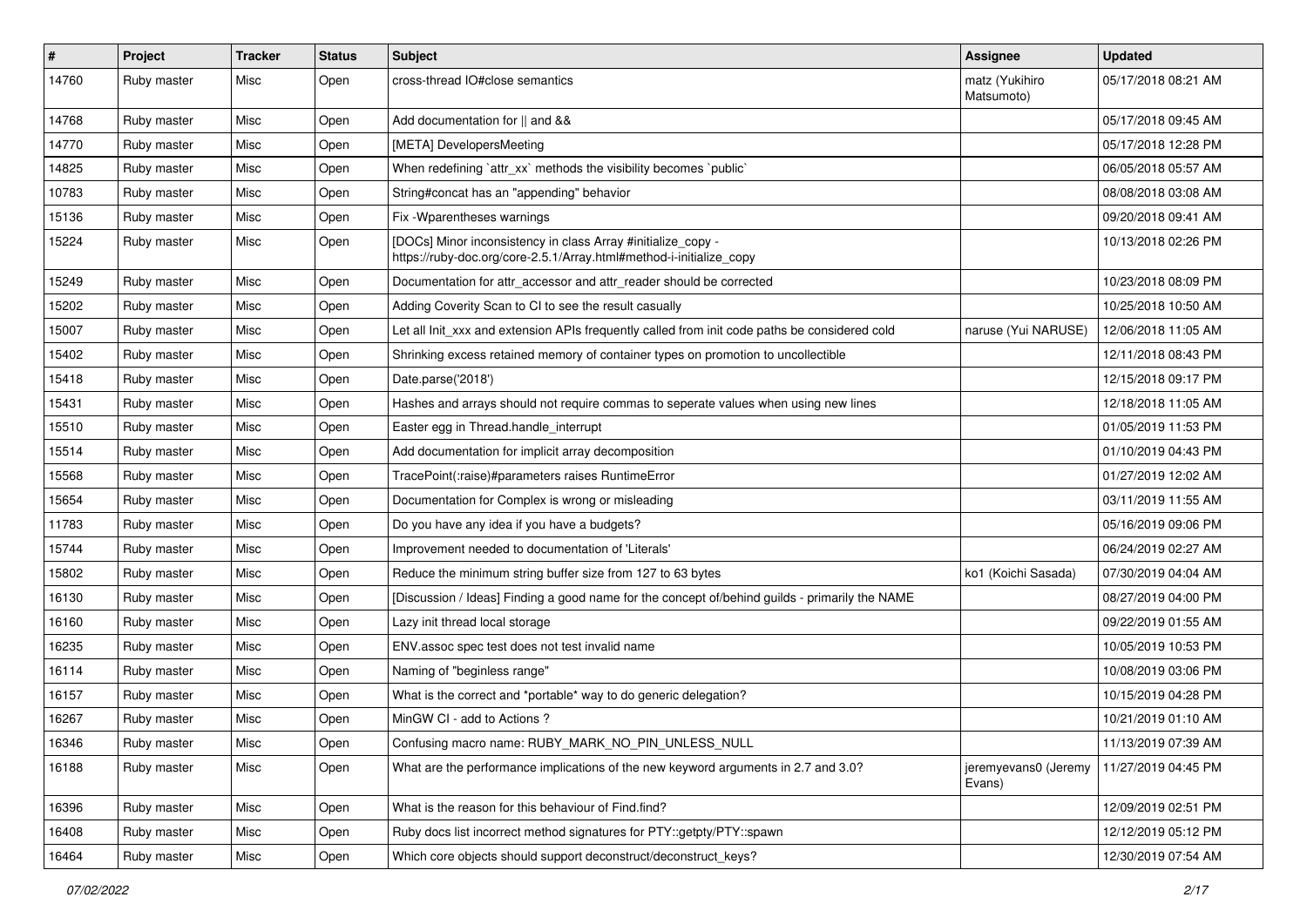| #     | Project     | <b>Tracker</b> | <b>Status</b> | Subject                                                                                                                    | <b>Assignee</b>           | <b>Updated</b>      |
|-------|-------------|----------------|---------------|----------------------------------------------------------------------------------------------------------------------------|---------------------------|---------------------|
| 16507 | Ruby master | Misc           | Open          | $=$ vs include? or match?                                                                                                  |                           | 01/12/2020 11:27 PM |
| 16487 | Ruby master | Misc           | Open          | Potential for SIMD usage in ruby-core                                                                                      |                           | 01/16/2020 05:25 AM |
| 16629 | Ruby master | Misc           | Open          | ruby-loco now built & saved on GitHub, both mingw & mswin builds                                                           |                           | 02/12/2020 01:53 PM |
| 16659 | Ruby master | Misc           | Open          | Documentation on Regexp missing for absence pattern (?~pat)                                                                |                           | 02/27/2020 04:16 PM |
| 16671 | Ruby master | Misc           | Open          | <b>BASERUBY</b> version policy                                                                                             |                           | 03/05/2020 01:11 AM |
| 16678 | Ruby master | Misc           | Open          | Array#values_at has unintuitive behavior when supplied a range starting with negative index                                |                           | 03/09/2020 02:06 PM |
| 16750 | Ruby master | Misc           | Open          | Change typedef of VALUE for better type checking                                                                           |                           | 04/03/2020 02:34 AM |
| 16803 | Ruby master | Misc           | Open          | Discussion: those internal macros reside in public API headers                                                             |                           | 05/14/2020 12:27 PM |
| 16895 | Ruby master | Misc           | Open          | Request for cooperation: Try your applications/libraries with master branch and debug options                              |                           | 05/15/2020 11:51 PM |
| 17053 | Ruby master | Misc           | Open          | RDoc for Hash Keys                                                                                                         |                           | 07/28/2020 01:21 AM |
| 17137 | Ruby master | Misc           | Open          | Cooperation on maintaining official docker ruby images                                                                     |                           | 09/02/2020 05:03 PM |
| 17154 | Ruby master | Misc           | Open          | Update Pathname Documentation to Clarify Expected Behavior                                                                 | akr (Akira Tanaka)        | 09/05/2020 01:18 PM |
| 17174 | Ruby master | Misc           | Open          | "Error relocating, symbol not found" error when compiling a native extension on Alpine with Ruby<br>$>=2.4$                |                           | 10/06/2020 11:19 AM |
| 17199 | Ruby master | Misc           | Open          | id outputed by inspect and to_s output does not allow to find actual object_id and vice-versa                              |                           | 10/20/2020 09:35 PM |
| 17309 | Ruby master | Misc           | Open          | URI escape being deprecated, yet there is no replacement                                                                   |                           | 11/11/2020 12:52 AM |
| 17390 | Ruby master | Misc           | Open          | Class and method-level docs for Ractor                                                                                     |                           | 12/13/2020 06:33 PM |
| 17399 | Ruby master | Misc           | Open          | Are endless methods experimental?                                                                                          |                           | 12/22/2020 07:05 PM |
| 17422 | Ruby master | Misc           | Open          | 3.0 documentation problems tracking ticket                                                                                 |                           | 12/24/2020 12:51 PM |
| 16436 | Ruby master | Misc           | Open          | hash missing #last method, make it not so consistent (it has #first)                                                       |                           | 01/06/2021 09:47 AM |
| 17565 | Ruby master | Misc           | Open          | Prefer use of access(2) in rb_file_load_ok() to check for existence of require'd files                                     |                           | 01/21/2021 08:52 PM |
| 17569 | Ruby master | Misc           | Open          | uri lib maintainership                                                                                                     | akr (Akira Tanaka)        | 01/23/2021 10:42 AM |
| 17586 | Ruby master | Misc           | Open          | Please run Windows CI in all std-lib repos                                                                                 |                           | 01/28/2021 02:34 PM |
| 17591 | Ruby master | Misc           | Open          | Test frameworks and REPLs do not show deprecation warnings by default                                                      |                           | 02/17/2021 09:06 AM |
| 17637 | Ruby master | Misc           | Open          | Endless ranges with 'nil' boundary weird behavior                                                                          |                           | 02/19/2021 07:57 AM |
| 17815 | Ruby master | Misc           | Open          | Snapcraft Ruby plugin                                                                                                      |                           | 04/20/2021 07:59 PM |
| 17829 | Ruby master | Misc           | Open          | Clang/LLVM correctness of x64-mingw32 build (`shorten-64-to-32` warnings)                                                  |                           | 04/26/2021 04:23 PM |
| 17683 | Ruby master | Misc           | Open          | Current status of beginless range (experimental or not)                                                                    |                           | 06/05/2021 07:22 AM |
| 18068 | Ruby master | Misc           | Open          | Silence LoadError only if it is for rubygems itself                                                                        | hsbt (Hiroshi<br>SHIBATA) | 08/08/2021 02:21 PM |
| 18082 | Ruby master | Misc           | Open          | FileUtils.remove_entry_secure has inconsistent document                                                                    |                           | 08/17/2021 04:26 PM |
| 18150 | Ruby master | Misc           | Open          | Proposal: Deprecate leading zero syntax to declare octals, since it's extremely confusing (and Python<br>3 removed it too) |                           | 09/04/2021 03:21 AM |
| 18248 | Ruby master | Misc           | Open          | Add Feature Triaging Guide                                                                                                 |                           | 10/12/2021 03:21 PM |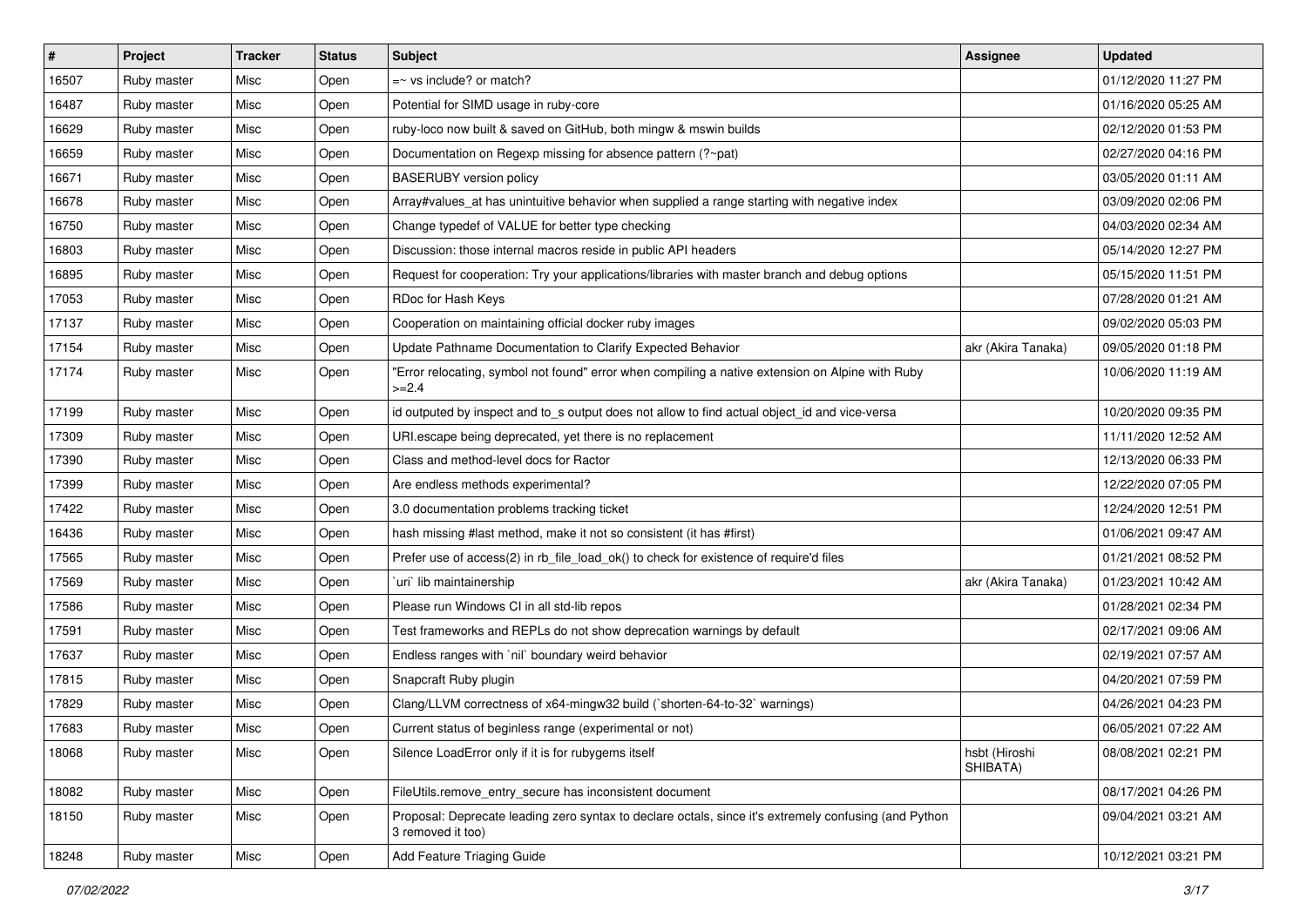| $\vert$ # | Project     | <b>Tracker</b> | <b>Status</b> | <b>Subject</b>                                                                                       | <b>Assignee</b>                        | <b>Updated</b>      |
|-----------|-------------|----------------|---------------|------------------------------------------------------------------------------------------------------|----------------------------------------|---------------------|
| 18352     | Ruby master | Misc           | Open          | What is the Hash#grep expected?                                                                      |                                        | 11/28/2021 10:39 PM |
| 17502     | Ruby master | Misc           | Open          | C vs Ruby                                                                                            | ko1 (Koichi Sasada)                    | 12/02/2021 07:53 PM |
| 18420     | Ruby master | Misc           | Open          | Question about how to handle IO.pipe reader and writer when forking                                  |                                        | 12/22/2021 12:04 AM |
| 18404     | Ruby master | Misc           | Open          | 3.1 documentation problems tracking ticket                                                           |                                        | 12/24/2021 03:59 PM |
| 18587     | Ruby master | Misc           | Open          | What was the reason behind Ruby choosing SipHash for Hash?                                           |                                        | 02/17/2022 12:02 AM |
| 18725     | Ruby master | Misc           | Open          | IO#write and IO#wait writable block for write pipe if read pipe is closed in other thread on OpenBSD |                                        | 04/13/2022 11:20 PM |
| 18726     | Ruby master | Misc           | Open          | CI Error on c99 and c2x                                                                              | shyouhei (Shyouhei<br>Urabe)           | 04/19/2022 09:05 AM |
| 18761     | Ruby master | Misc           | Open          | provide an example wasm project                                                                      | katei (Yuta Saito)                     | 05/23/2022 11:01 AM |
| 18840     | Ruby master | Misc           | Open          | Top-level #using and other methods docs                                                              |                                        | 06/18/2022 07:12 PM |
| 18836     | Ruby master | Misc           | Open          | DevMeeting-2022-07-21                                                                                |                                        | 06/30/2022 03:26 AM |
| 18888     | Ruby master | Misc           | Open          | Migrate ruby-lang.org mail services to Google Domains and Google Workspace                           |                                        | 06/30/2022 09:14 PM |
| 18891     | Ruby master | Misc           | Open          | Expand tabs in C code                                                                                |                                        | 07/02/2022 02:17 PM |
| 7981      | Ruby master | Feature        | Open          | ruby does not respect --                                                                             |                                        | 02/28/2013 02:49 PM |
| 8184      | Ruby master | Feature        | Open          | Avoid the creation of meaningless ranges (nil, false, true)                                          |                                        | 03/29/2013 11:16 PM |
| 8232      | Ruby master | Feature        | Open          | Rudiments of abstract algebra in Ruby                                                                | matz (Yukihiro<br>Matsumoto)           | 04/09/2013 01:47 AM |
| 8223      | Ruby master | Feature        | Open          | Make Matrix more omnivorous.                                                                         | marcandre<br>(Marc-Andre<br>Lafortune) | 04/09/2013 03:42 AM |
| 8321      | Ruby master | Feature        | Open          | Ripper: I would like coordinates for keywords                                                        |                                        | 05/10/2013 07:01 PM |
| 8404      | Ruby master | Feature        | Open          | virtual, hooked or read only global variabels for ruby only code too                                 |                                        | 05/14/2013 09:19 PM |
| 8452      | Ruby master | Feature        | Open          | Kernel#otherwise to rewrite code like (obj    default_obj).do_smth                                   |                                        | 05/26/2013 08:41 PM |
| 8449      | Ruby master | Feature        | Open          | Array#ary_plus always returns an array                                                               | nobu (Nobuyoshi<br>Nakada)             | 06/02/2013 04:23 PM |
| 8478      | Ruby master | Feature        | Open          | The hash returned by Enumerable#group_by should have an empty array for its default value            | matz (Yukihiro<br>Matsumoto)           | 06/04/2013 03:56 PM |
| 8494      | Ruby master | Feature        | Open          | Safe method for defensive copies. alternative to 'dup'                                               |                                        | 06/05/2013 04:26 PM |
| 8506      | Ruby master | Feature        | Open          | Object#iter for / Object#to iter                                                                     |                                        | 06/10/2013 05:21 PM |
| 8598      | Ruby master | Feature        | Open          | Expose information whether a timezone offset has been explicitly set on DateTime object              |                                        | 07/03/2013 08:27 PM |
| 8614      | Ruby master | Feature        | Open          | Object#singleton_class with a block                                                                  |                                        | 07/12/2013 10:14 AM |
| 8688      | Ruby master | Feature        | Open          | #sprintf should accept strings as keys                                                               |                                        | 07/26/2013 02:33 AM |
| 8714      | Ruby master | Feature        | Open          | Non-interpolated regular expression literal                                                          |                                        | 08/02/2013 08:00 PM |
| 8663      | Ruby master | Feature        | Open          | Officialy alias ArgumentError to ArgError                                                            | matz (Yukihiro<br>Matsumoto)           | 08/09/2013 07:42 PM |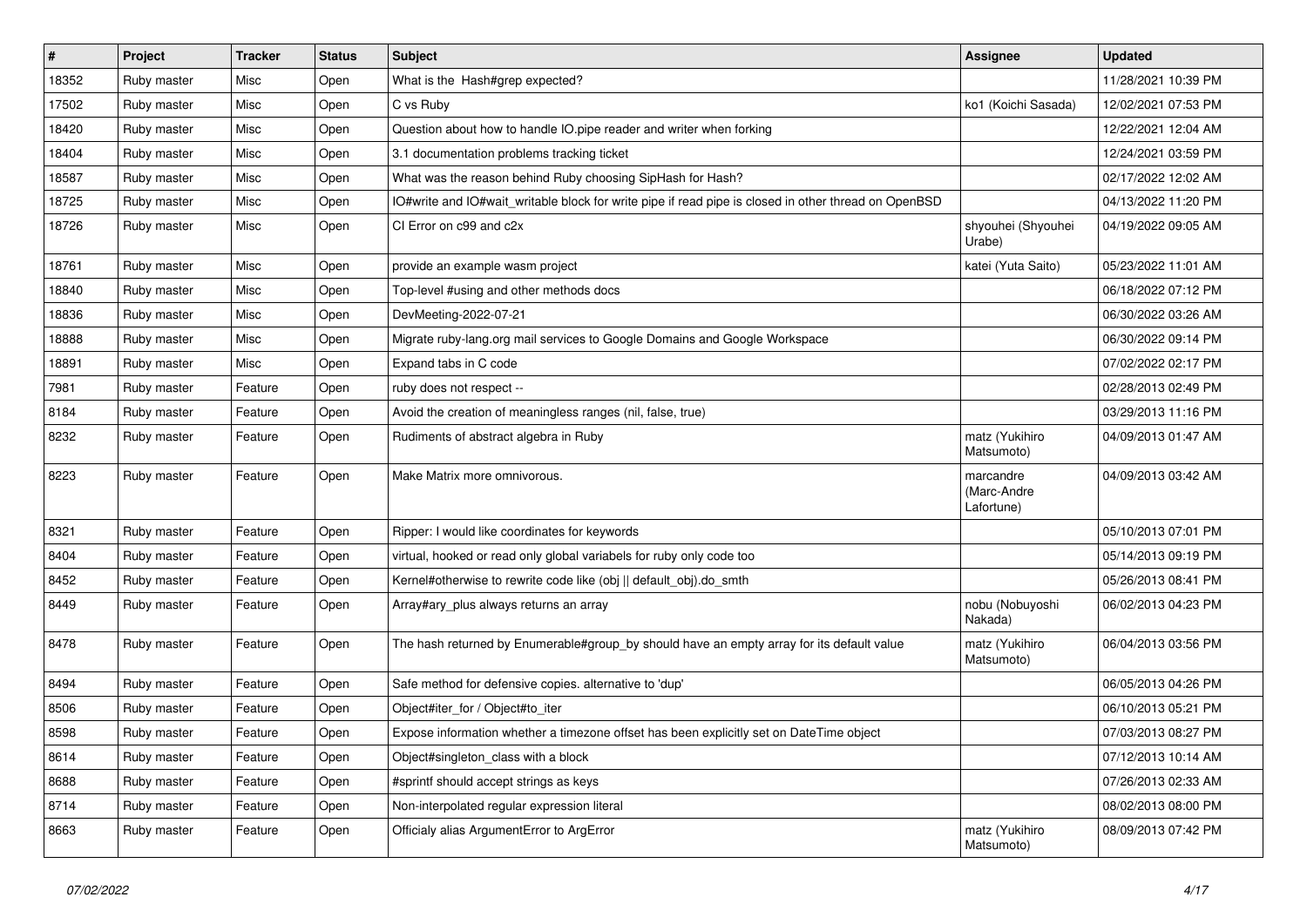| #     | Project     | <b>Tracker</b> | <b>Status</b> | Subject                                                                                      | Assignee                     | <b>Updated</b>      |
|-------|-------------|----------------|---------------|----------------------------------------------------------------------------------------------|------------------------------|---------------------|
| 8786  | Ruby master | Feature        | Open          | Process.clock_gettime(:realtime)                                                             |                              | 08/15/2013 10:33 PM |
| 8827  | Ruby master | Feature        | Open          | A method that flips the receiver and the first argument                                      |                              | 08/29/2013 05:59 AM |
| 8862  | Ruby master | Feature        | Open          | getoptlong to accept user-provided commandline                                               |                              | 09/04/2013 09:53 PM |
| 8967  | Ruby master | Feature        | Open          | add uninclude and unextend method                                                            |                              | 09/30/2013 02:18 PM |
| 9070  | Ruby master | Feature        | Open          | Introduce `---` as synonym of `end` keyword                                                  | matz (Yukihiro<br>Matsumoto) | 11/02/2013 03:23 AM |
| 9095  | Ruby master | Feature        | Open          | Allow `Symbol#to_proc` to take arguments                                                     |                              | 11/10/2013 04:25 AM |
| 9111  | Ruby master | Feature        | Open          | Encoding-free String comparison                                                              |                              | 11/21/2013 04:35 PM |
| 9174  | Ruby master | Feature        | Open          | value receiving block for Hash#has_key?                                                      |                              | 11/29/2013 06:33 AM |
| 9260  | Ruby master | Feature        | Open          | make FileUtils.rm_rf raise on errors                                                         |                              | 12/19/2013 12:27 AM |
| 9445  | Ruby master | Feature        | Open          | Support emitting 1.9 Symbol keyword Hash syntax when pretty printing Hashes                  |                              | 01/24/2014 06:01 AM |
| 9522  | Ruby master | Feature        | Open          | Float("NaN"), Float("Infinity")                                                              |                              | 02/16/2014 05:36 AM |
| 9553  | Ruby master | Feature        | Open          | Make argument validation routine of a method an object                                       |                              | 02/22/2014 07:58 AM |
| 9556  | Ruby master | Feature        | Open          | Add HTTP#get block functionality to HTTP.get                                                 |                              | 02/23/2014 05:53 AM |
| 9527  | Ruby master | Feature        | Open          | make Net::HTTP.get_print not only to \$stdout but to an IO as a parameter                    |                              | 02/23/2014 06:04 AM |
| 9585  | Ruby master | Feature        | Open          | Add Object#in? to make ruby easier to read                                                   |                              | 03/15/2014 04:49 PM |
| 9667  | Ruby master | Feature        | Open          | Optimization of FILE_and _dir                                                                |                              | 03/25/2014 04:48 AM |
| 9557  | Ruby master | Feature        | Open          | Enumerator#next and Enumerator#peek with argument                                            |                              | 04/11/2014 07:00 PM |
| 9784  | Ruby master | Feature        | Open          | Alias URI#merge to URI#join                                                                  |                              | 04/29/2014 05:42 AM |
| 9807  | Ruby master | Feature        | Open          | String.new with block                                                                        |                              | 05/07/2014 05:54 AM |
| 9853  | Ruby master | Feature        | Open          | Please consider quoted generation of hash like in %h( foo bar bee blaa)                      |                              | 05/19/2014 04:43 PM |
| 9871  | Ruby master | Feature        | Open          | load a ruby library which doesn't have extension                                             |                              | 05/28/2014 10:07 AM |
| 9887  | Ruby master | Feature        | Open          | Add uninclude please                                                                         |                              | 05/31/2014 01:33 PM |
| 9909  | Ruby master | Feature        | Open          | why shouldn't constant lookup check the nesting of module's name                             |                              | 06/07/2014 02:18 AM |
| 9929  | Ruby master | Feature        | Open          | add with_default method to Hash                                                              |                              | 06/11/2014 12:08 AM |
| 9953  | Ruby master | Feature        | Open          | set trace func values which could be frozen or symbols                                       |                              | 06/19/2014 10:44 PM |
| 10000 | Ruby master | Feature        | Open          | format width and precision with symbol hash                                                  |                              | 07/01/2014 01:25 AM |
| 10051 | Ruby master | Feature        | Open          | nbsp isn't remove with trim                                                                  |                              | 07/17/2014 08:02 AM |
| 10176 | Ruby master | Feature        | Open          | Document how to perform net/http calls in parallel                                           |                              | 08/27/2014 10:46 PM |
| 10215 | Ruby master | Feature        | Open          | prohibit subclassing for classes without allocator in Ruby                                   |                              | 09/08/2014 07:29 AM |
| 10177 | Ruby master | Feature        | Open          | Hash#has_key? and Hash#has_value? should be deprecated                                       |                              | 09/19/2014 06:01 PM |
| 8366  | Ruby master | Feature        | Open          | Exception message take time to execute depending on the instance variables                   |                              | 09/22/2014 06:41 AM |
| 10305 | Ruby master | Feature        | Open          | Method for resolving all autoload statements / Add warning on autoload when used with chroot |                              | 09/29/2014 02:05 PM |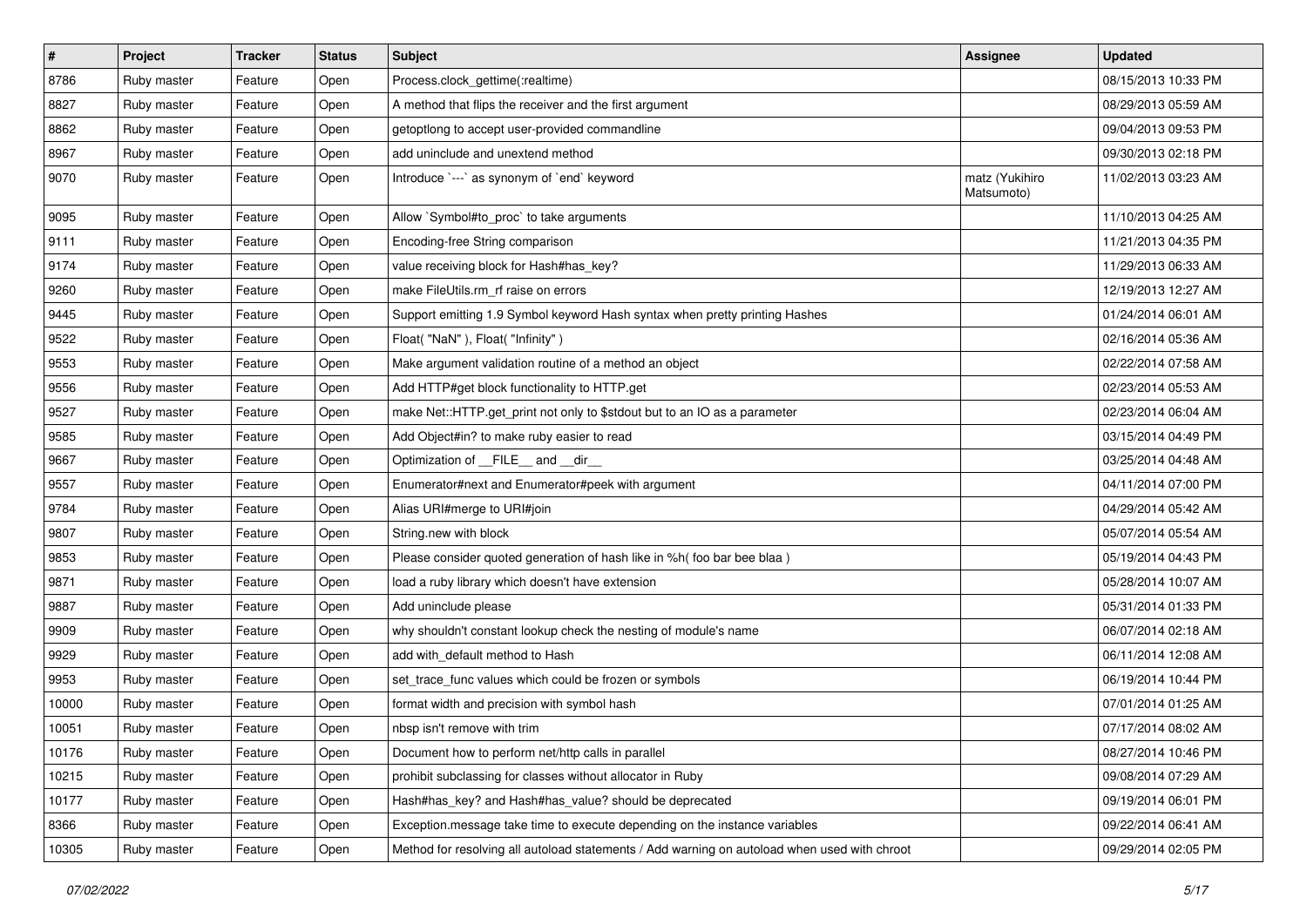| $\vert$ # | Project     | <b>Tracker</b> | <b>Status</b> | Subject                                                                          | Assignee                     | <b>Updated</b>      |
|-----------|-------------|----------------|---------------|----------------------------------------------------------------------------------|------------------------------|---------------------|
| 10308     | Ruby master | Feature        | Open          | Pipes in Ruby                                                                    |                              | 09/30/2014 11:21 PM |
| 10331     | Ruby master | Feature        | Open          | String#to_r to recognize negative denominators                                   |                              | 10/06/2014 02:44 PM |
| 10332     | Ruby master | Feature        | Open          | Rational literal for mixed fractions                                             |                              | 10/06/2014 02:55 PM |
| 10343     | Ruby master | Feature        | Open          | Postfix notations for 'when' and 'else' inside 'case' statement                  |                              | 10/08/2014 05:25 PM |
| 10366     | Ruby master | Feature        | Open          | New inspection form for rational                                                 |                              | 10/11/2014 12:50 AM |
| 10327     | Ruby master | Feature        | Open          | Bool/False/True module for '==='                                                 |                              | 10/15/2014 02:42 PM |
| 10404     | Ruby master | Feature        | Open          | Allow individual finalizers to be removed with ObjectSpace.undefine_finalizer    | matz (Yukihiro<br>Matsumoto) | 10/20/2014 08:14 AM |
| 10425     | Ruby master | Feature        | Open          | A predicate method to tell if a number is near another                           |                              | 10/26/2014 01:47 AM |
| 10391     | Ruby master | Feature        | Open          | Provide %eISO-8859-1'string \xAA literal' string literals with explicit encoding |                              | 10/28/2014 10:27 AM |
| 10455     | Ruby master | Feature        | Open          | [PATCH 0/n] Combine interface for creating new matrix                            |                              | 10/29/2014 10:17 PM |
| 10474     | Ruby master | Feature        | Open          | [PATCH 1/1] Refactoring math.c (Combined some macros into one macro)             |                              | 11/10/2014 10:29 PM |
| 10175     | Ruby master | Feature        | Open          | There's no reason to prefer Proc.new over Kernel#proc anymore                    |                              | 11/10/2014 11:07 PM |
| 10386     | Ruby master | Feature        | Open          | [PATCH 3/3] There is little possibility of using m_sqrt at complex.c             |                              | 11/10/2014 11:10 PM |
| 10505     | Ruby master | Feature        | Open          | [PATCH 2/n] DDDDDDDD./Object#eql? with block. (ja/en)                            |                              | 11/13/2014 05:52 PM |
| 10426     | Ruby master | Feature        | Open          | A predicate to express congruence                                                |                              | 11/14/2014 02:11 AM |
| 10552     | Ruby master | Feature        | Open          | [PATCH] Add Enumerable#frequencies and Enumerable#relative_frequencies           |                              | 11/30/2014 11:56 AM |
| 8566      | Ruby master | Feature        | Open          | [PATCH] Allow to configure additional preludes                                   |                              | 12/10/2014 01:13 PM |
| 10589     | Ruby master | Feature        | Open          | [TracePoint API] Make THREAD_{BEGIN, END} events return some context information |                              | 12/11/2014 04:27 PM |
| 10574     | Ruby master | Feature        | Open          | Add String#Ichomp and String.Ichomp!                                             | matz (Yukihiro<br>Matsumoto) | 12/15/2014 04:34 PM |
| 10645     | Ruby master | Feature        | Open          | Consider adding support of .first to MatchData object like MatchData[0]          |                              | 12/25/2014 06:50 AM |
| 10683     | Ruby master | Feature        | Open          | fix inconsistent behavior of Kernel.Hash()                                       |                              | 01/02/2015 06:00 AM |
| 10663     | Ruby master | Feature        | Open          | Consider adding support for String input to File. methods                        |                              | 01/05/2015 12:47 AM |
| 10701     | Ruby master | Feature        | Open          | Class: Array 2 New methods                                                       |                              | 01/08/2015 07:21 AM |
| 10729     | Ruby master | Feature        | Open          | Array method to subtract in place                                                |                              | 01/11/2015 02:29 PM |
| 10728     | Ruby master | Feature        | Open          | Warning for Fixnum#size to use RbConfig::SIZEOF['long']                          |                              | 01/11/2015 04:23 PM |
| 10770     | Ruby master | Feature        | Open          | chr and ord behavior for ill-formed byte sequences and surrogate code points     |                              | 01/22/2015 10:19 AM |
| 10255     | Ruby master | Feature        | Open          | Math.log: check domain of base argument                                          |                              | 01/27/2015 02:32 AM |
| 10726     | Ruby master | Feature        | Open          | [PATCH 4/4] * New methods: Set#power                                             |                              | 01/28/2015 07:48 AM |
| 8564      | Ruby master | Feature        | Open          | Extend Module#attr methods                                                       |                              | 02/05/2015 07:39 PM |
| 10851     | Ruby master | Feature        | Open          | Introduce Regexp#fetch                                                           |                              | 02/13/2015 11:15 AM |
| 10879     | Ruby master | Feature        | Open          | UnboundMethod#to_proc                                                            |                              | 02/21/2015 07:56 PM |
| 10869     | Ruby master | Feature        | Open          | Add support for option to pre-compile Ruby files                                 |                              | 02/23/2015 11:08 AM |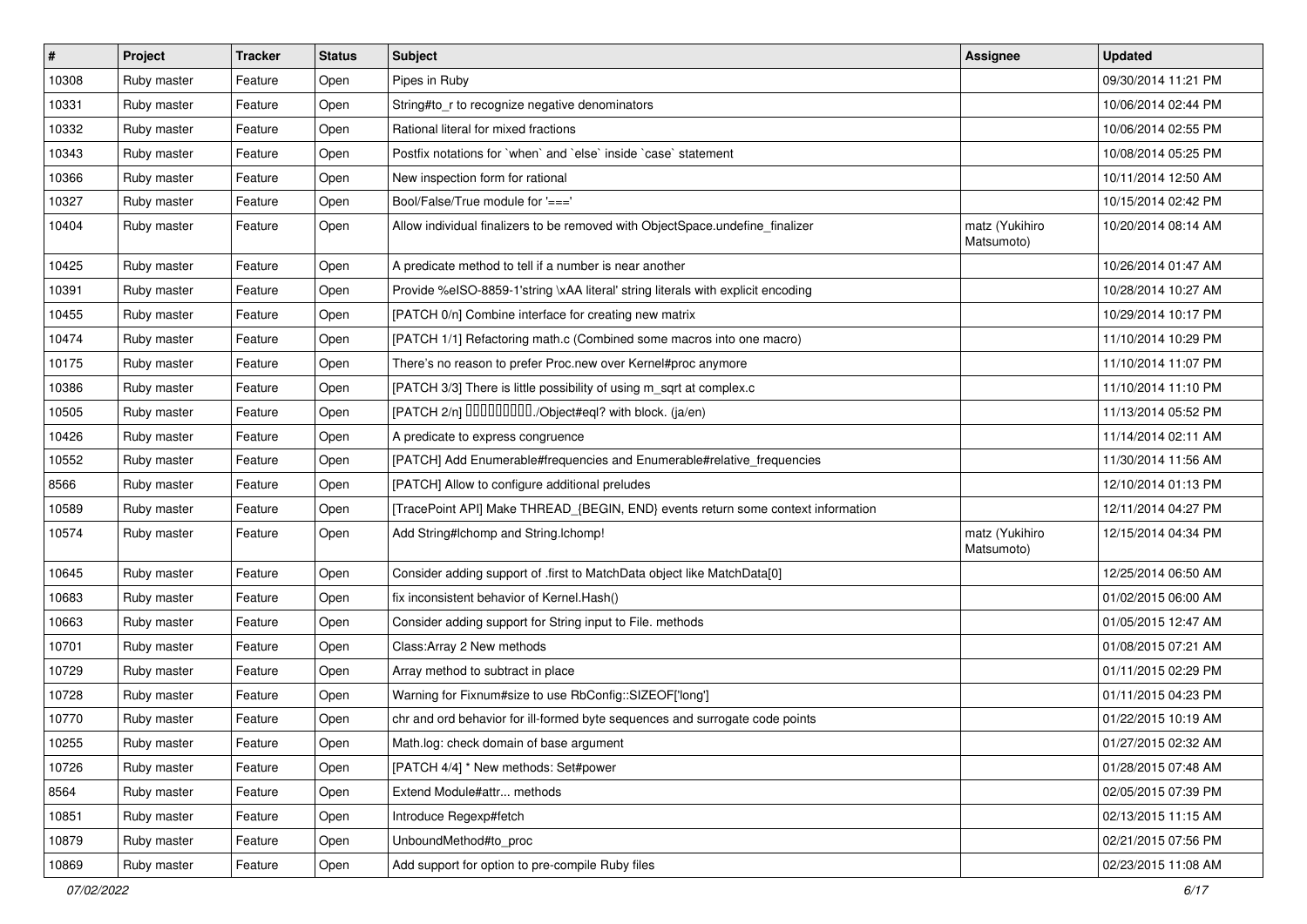| #     | Project     | <b>Tracker</b> | <b>Status</b> | Subject                                                                                                                                    | <b>Assignee</b>              | <b>Updated</b>      |
|-------|-------------|----------------|---------------|--------------------------------------------------------------------------------------------------------------------------------------------|------------------------------|---------------------|
| 10882 | Ruby master | Feature        | Open          | Provide Levenshtein distance implementation as part of stdlib                                                                              |                              | 02/26/2015 03:56 PM |
| 10927 | Ruby master | Feature        | Open          | [PATCH] Add default empty string to string replacements                                                                                    |                              | 03/04/2015 10:49 AM |
| 10863 | Ruby master | Feature        | Open          | allow protected class methods to be callable from instance methods                                                                         |                              | 04/01/2015 06:11 PM |
| 10152 | Ruby master | Feature        | Open          | String#strip doesn't remove non-breaking space                                                                                             |                              | 04/12/2015 07:36 PM |
| 11122 | Ruby master | Feature        | Open          | exception-free non-blocking Queue/SizedQueue operations                                                                                    | matz (Yukihiro<br>Matsumoto) | 05/06/2015 08:53 PM |
| 9725  | Ruby master | Feature        | Open          | Do not inspect NameError target object unless verbose                                                                                      |                              | 05/08/2015 02:18 AM |
| 11148 | Ruby master | Feature        | Open          | Add a way to require files, but not raise an exception when the file isn't found                                                           |                              | 05/13/2015 05:57 PM |
| 10932 | Ruby master | Feature        | Open          | Enabling allocation tracing as early as possible                                                                                           | ko1 (Koichi Sasada)          | 06/13/2015 07:54 AM |
| 11292 | Ruby master | Feature        | Open          | objspace: Dump type of special consts                                                                                                      | tmm1 (Aman Karmani)          | 06/22/2015 04:22 AM |
| 11299 | Ruby master | Feature        | Open          | [PATCH] use Array instead of custom struct for generic ivars                                                                               | normalperson (Eric<br>Wong)  | 06/24/2015 12:38 AM |
| 11305 | Ruby master | Feature        | Open          | [ipaddr] include the IP address in question within the InvalidAddressError exception message                                               |                              | 06/25/2015 04:25 AM |
| 11307 | Ruby master | Feature        | Open          | exception-free non-blocking Queue#pop                                                                                                      | matz (Yukihiro<br>Matsumoto) | 06/25/2015 11:06 PM |
| 11315 | Ruby master | Feature        | Open          | [PATCH] Add Array#^ for parity with other set-like operations.                                                                             |                              | 06/29/2015 05:05 AM |
| 10585 | Ruby master | Feature        | Open          | struct: speedup struct.attr = $v$ for first 10 attributes and struct[:attr] for big structs                                                |                              | 06/30/2015 08:18 PM |
| 11312 | Ruby master | Feature        | Open          | Add Resolv::DNS::Resource::IN::SPF                                                                                                         | akr (Akira Tanaka)           | 07/01/2015 03:26 AM |
| 11309 | Ruby master | Feature        | Open          | Iterator over string matches                                                                                                               |                              | 07/01/2015 08:35 AM |
| 11323 | Ruby master | Feature        | Open          | Documentation update on how uniq works / guarantee of order                                                                                |                              | 07/02/2015 03:34 AM |
| 9918  | Ruby master | Feature        | Open          | Exception#cause should be shown in output and #inspect                                                                                     |                              | 07/13/2015 02:32 PM |
| 11347 | Ruby master | Feature        | Open          | Errors with cause not reported properly to console                                                                                         |                              | 07/15/2015 04:39 PM |
| 10949 | Ruby master | Feature        | Open          | Time is WB unprotected                                                                                                                     |                              | 07/23/2015 05:55 PM |
| 11429 | Ruby master | Feature        | Open          | Local variable assignment via regex ===                                                                                                    |                              | 08/10/2015 11:26 PM |
| 11390 | Ruby master | Feature        | Open          | Allow symbols starting with numbers                                                                                                        | matz (Yukihiro<br>Matsumoto) | 08/14/2015 05:23 AM |
| 11446 | Ruby master | Feature        | Open          | Possible work around for the requirement to supplying arguments like this: .map(&:method,<br><arguments>)</arguments>                      |                              | 08/14/2015 04:40 PM |
| 11475 | Ruby master | Feature        | Open          | <b>AST</b> transforms                                                                                                                      |                              | 08/21/2015 11:14 AM |
| 8437  | Ruby master | Feature        | Open          | custom operators, unicode                                                                                                                  |                              | 08/30/2015 03:05 AM |
| 11507 | Ruby master | Feature        | Open          | Net::HTTP should use TCP_CORK or TCP_NOPUSH to avoid fragmenting packets                                                                   |                              | 09/04/2015 09:47 AM |
| 10179 | Ruby master | Feature        | Open          | Net::HTTP::Get.new("https://google.com").basic_auth(user_name, password) should throw exception<br>stating the need to set use ssl to true |                              | 09/13/2015 03:25 AM |
| 9613  | Ruby master | Feature        | Open          | Warn about unsafe ossl ciphers                                                                                                             |                              | 09/13/2015 03:27 AM |
| 10519 | Ruby master | Feature        | Open          | <b>TLS Renegotiation</b>                                                                                                                   |                              | 09/13/2015 03:29 AM |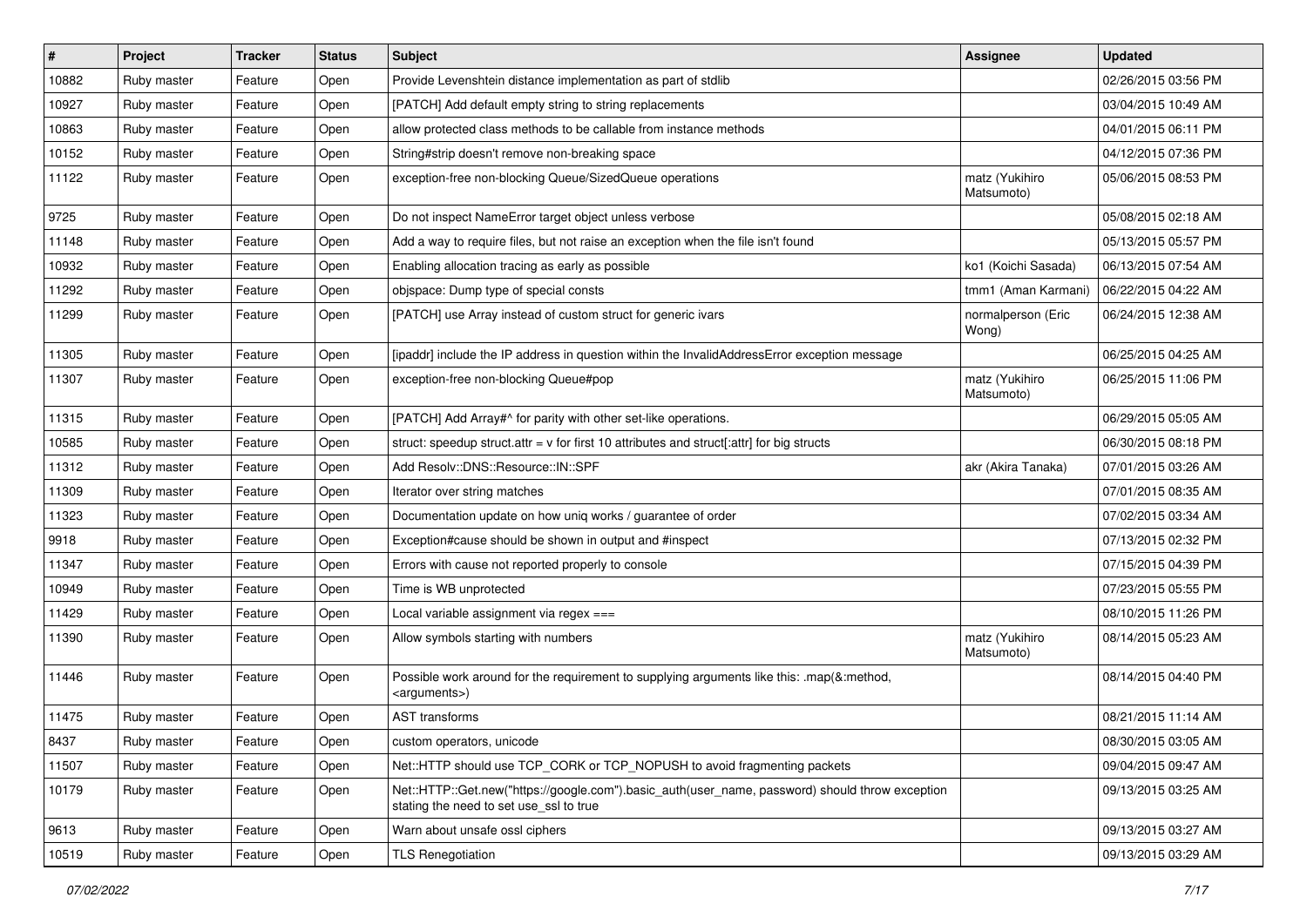| $\vert$ # | Project     | <b>Tracker</b> | <b>Status</b> | <b>Subject</b>                                                                               | Assignee                     | <b>Updated</b>      |
|-----------|-------------|----------------|---------------|----------------------------------------------------------------------------------------------|------------------------------|---------------------|
| 11518     | Ruby master | Feature        | Open          | Queue enhancement - promote! and promote_all!                                                | matz (Yukihiro<br>Matsumoto) | 09/17/2015 08:40 PM |
| 11517     | Ruby master | Feature        | Open          | Queue enhancement - conditional pop                                                          | matz (Yukihiro<br>Matsumoto) | 09/17/2015 09:02 PM |
| 11577     | Ruby master | Feature        | Open          | Add encodeURIComponent compatible API for URI                                                |                              | 10/09/2015 01:40 PM |
| 11583     | Ruby master | Feature        | Open          | Add File#unlink                                                                              |                              | 10/12/2015 05:40 AM |
| 11597     | Ruby master | Feature        | Open          | Add Linux-specific setfsuid(2)/setfsgid(2)                                                   |                              | 10/15/2015 10:08 PM |
| 11415     | Ruby master | Feature        | Open          | autoload with a Proc                                                                         |                              | 10/21/2015 08:38 PM |
| 10181     | Ruby master | Feature        | Open          | New method File.openat()                                                                     |                              | 10/22/2015 12:12 PM |
| 11629     | Ruby master | Feature        | Open          | Implement Enhanced Mail System Status Codes (rfc1893)                                        |                              | 10/28/2015 10:38 AM |
| 11634     | Ruby master | Feature        | Open          | [PATCH] variable.c (rb_global_tbl): convert to id_table                                      |                              | 10/29/2015 08:11 PM |
| 11670     | Ruby master | Feature        | Open          | Show warning to make nested def obsolete                                                     | nobu (Nobuyoshi<br>Nakada)   | 11/09/2015 07:40 AM |
| 11694     | Ruby master | Feature        | Open          | Numeric#nonpositive?, nonnegative?                                                           |                              | 11/16/2015 12:56 AM |
| 11700     | Ruby master | Feature        | Open          | positive flags for reverse lookup to socket                                                  |                              | 11/17/2015 02:48 AM |
| 11710     | Ruby master | Feature        | Open          | [PATCH] Replace Set#merge with Set#merge! and make Set#merge non-mutating.                   | knu (Akinori MUSHA)          | 11/18/2015 07:28 PM |
| 11723     | Ruby master | Feature        | Open          | CGI library should give access to raw request body                                           |                              | 11/20/2015 07:06 PM |
| 11630     | Ruby master | Feature        | Open          | possibility to serialize Proc or Lambda                                                      |                              | 11/23/2015 01:34 PM |
| 11599     | Ruby master | Feature        | Open          | Dump entries of hash in ObjectSpace                                                          | tmm1 (Aman Karmani)          | 11/24/2015 05:52 PM |
| 11588     | Ruby master | Feature        | Open          | Implement structured warnings                                                                |                              | 12/06/2015 08:48 PM |
| 11786     | Ruby master | Feature        | Open          | [PATCH] micro-optimize case dispatch even harder                                             |                              | 12/09/2015 09:58 AM |
| 11781     | Ruby master | Feature        | Open          | Would it be possible to alias .prepend() towards .unshift() for class Array by default?      |                              | 12/09/2015 12:46 PM |
| 11796     | Ruby master | Feature        | Open          | [PATCH] Refactor reduce call get_stat()                                                      |                              | 12/09/2015 02:33 PM |
| 11690     | Ruby master | Feature        | Open          | Update Hash during multiple assignment                                                       |                              | 12/10/2015 12:26 PM |
| 8544      | Ruby master | Feature        | Open          | OpenURI should open 'file://' URIs                                                           |                              | 12/12/2015 04:30 PM |
| 11817     | Ruby master | Feature        | Open          | map.parallel                                                                                 |                              | 12/15/2015 04:28 AM |
| 10251     | Ruby master | Feature        | Open          | URI: Support wildcards (globbing) in no_proxy                                                |                              | 12/16/2015 05:22 AM |
| 10168     | Ruby master | Feature        | Open          | Native Object#inspect method should single quote strings that don't need to be double quoted |                              | 01/01/2016 08:27 PM |
| 11939     | Ruby master | Feature        | Open          | Syntax sugar to apply a method replace a variable                                            |                              | 01/04/2016 09:49 AM |
| 11987     | Ruby master | Feature        | Open          | daemons can't show the backtrace of rb bug                                                   |                              | 01/13/2016 10:58 AM |
| 11550     | Ruby master | Feature        | Open          | Current behaviour of super() is dangerous in the presence of more than one included modules. |                              | 01/20/2016 08:44 AM |
| 12006     | Ruby master | Feature        | Open          | return IO object from IO#print, IO#puts, IO#close_read, IO#close_write,                      |                              | 01/21/2016 12:42 PM |
| 11100     | Ruby master | Feature        | Open          | Permit multiple captures with String[Regexp, ]                                               |                              | 01/24/2016 08:42 AM |
| 12017     | Ruby master | Feature        | Open          | [PATCH] dedupe string keys from Marshal.load                                                 |                              | 01/25/2016 09:02 AM |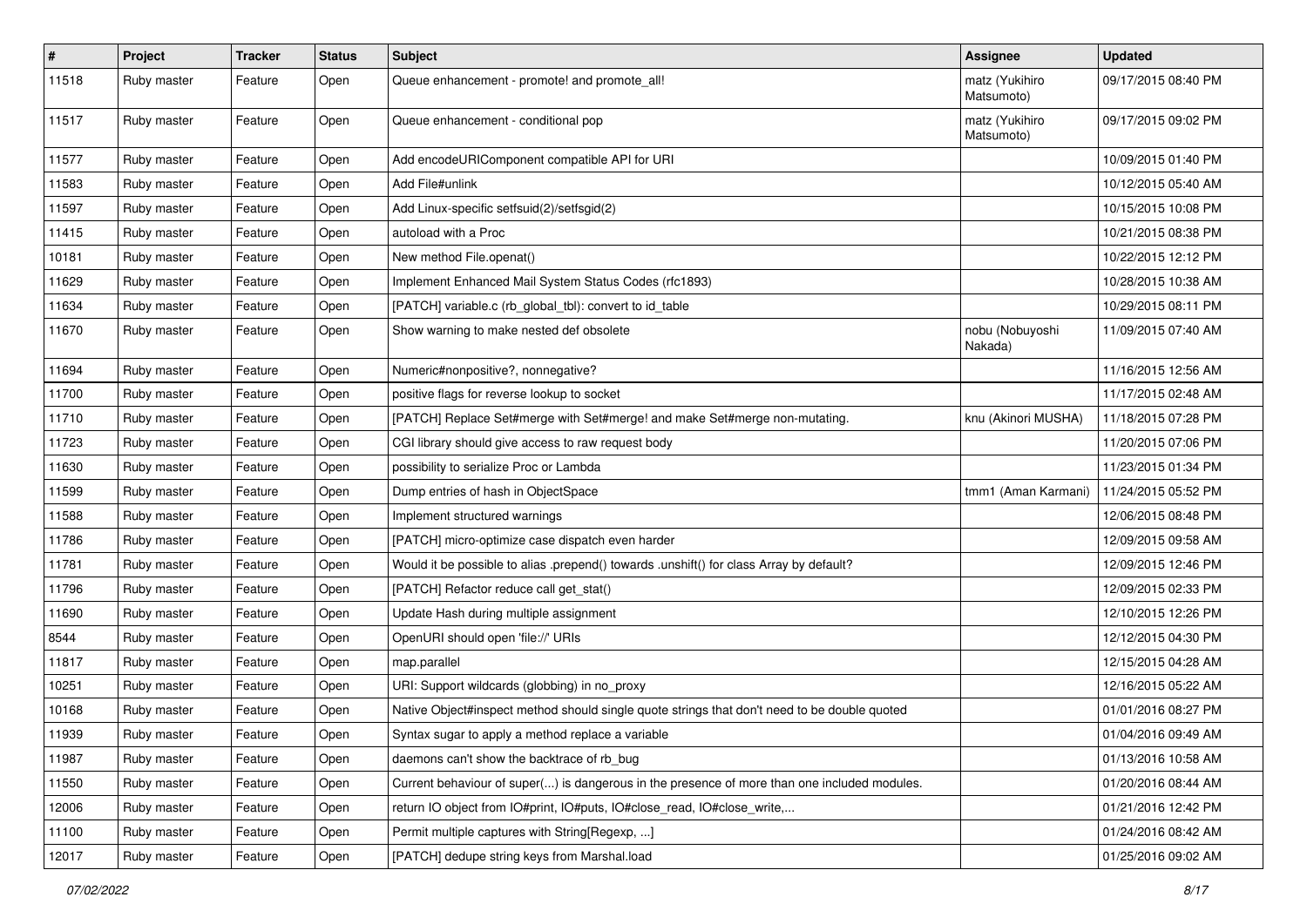| $\pmb{\#}$ | Project     | <b>Tracker</b> | <b>Status</b> | <b>Subject</b>                                                                                                                              | <b>Assignee</b>              | <b>Updated</b>      |
|------------|-------------|----------------|---------------|---------------------------------------------------------------------------------------------------------------------------------------------|------------------------------|---------------------|
| 11181      | Ruby master | Feature        | Open          | Add a line directive to Ruby                                                                                                                | matz (Yukihiro<br>Matsumoto) | 01/26/2016 02:04 AM |
| 12023      | Ruby master | Feature        | Open          | Allow ivars to be used as method arguments                                                                                                  |                              | 01/27/2016 09:58 AM |
| 10658      | Ruby master | Feature        | Open          | ThreadGroup local variables                                                                                                                 |                              | 01/28/2016 07:20 AM |
| 11917      | Ruby master | Feature        | Open          | Add Range#length as an alias for size                                                                                                       |                              | 01/30/2016 07:01 AM |
| 12059      | Ruby master | Feature        | Open          | `Array#single?`, `Hash#single?`                                                                                                             |                              | 02/10/2016 04:02 AM |
| 12041      | Ruby master | Feature        | Open          | Change the initializer of NameError to take a receiver as the third argument                                                                |                              | 02/12/2016 05:37 AM |
| 12064      | Ruby master | Feature        | Open          | Make creation of enc/unicode/casefold.h automatic again                                                                                     | nobu (Nobuyoshi<br>Nakada)   | 02/12/2016 06:13 AM |
| 10793      | Ruby master | Feature        | Open          | Infrastructure/Release-Management: Sign releases                                                                                            |                              | 02/12/2016 09:20 PM |
| 12034      | Ruby master | Feature        | Open          | RegExp does not respect file encoding directive                                                                                             |                              | 02/13/2016 06:41 PM |
| 12083      | Ruby master | Feature        | Open          | \$_ and \$~ by Binding#local_variable_{get,set}                                                                                             |                              | 02/18/2016 04:35 AM |
| 11361      | Ruby master | Feature        | Open          | proposal for easy method to nil-guard for generated variable name.                                                                          |                              | 02/21/2016 12:01 PM |
| 12114      | Ruby master | Feature        | Open          | \$VERBOSE = true is being ignored                                                                                                           |                              | 02/26/2016 02:00 PM |
| 12113      | Ruby master | Feature        | Open          | Global method inside Delegator causes NameError                                                                                             |                              | 03/01/2016 01:58 AM |
| 12110      | Ruby master | Feature        | Open          | Create a method to avoid vacuous truth?                                                                                                     |                              | 03/12/2016 08:01 AM |
| 12165      | Ruby master | Feature        | Open          | Hash#first, Hash#last                                                                                                                       |                              | 03/12/2016 10:55 AM |
| 12141      | Ruby master | Feature        | Open          | send and __send_                                                                                                                            |                              | 03/14/2016 01:32 AM |
| 12129      | Ruby master | Feature        | Open          | syntactic sugar for dynamic method dispatch `object_expression:method_name_expression(1, 2)`                                                |                              | 03/14/2016 01:35 AM |
| 12134      | Ruby master | Feature        | Open          | Comparison between 'true' and 'false'                                                                                                       |                              | 03/15/2016 12:41 PM |
| 12173      | Ruby master | Feature        | Open          | `Time#till_now`                                                                                                                             |                              | 03/16/2016 10:19 AM |
| 12094      | Ruby master | Feature        | Open          | parameterized property assignment: $o.prop(arg) = 1$                                                                                        |                              | 03/17/2016 07:05 AM |
| 12116      | Ruby master | Feature        | Open          | Fixnum#divmod`, `Bignum#divmod` with multiple arguments                                                                                     |                              | 03/21/2016 02:00 PM |
| 12214      | Ruby master | Feature        | Open          | Inconsistent behaviour and lack of warnings/errors when referencing duplicated variables                                                    |                              | 03/24/2016 04:58 PM |
| 12211      | Ruby master | Feature        | Open          | introduce Date#first_of_month and Date#last_of_month                                                                                        |                              | 03/26/2016 12:58 AM |
| 12247      | Ruby master | Feature        | Open          | accept multiple arguments at Array#delete                                                                                                   |                              | 04/04/2016 10:16 PM |
| 12262      | Ruby master | Feature        | Open          | Anti-loop                                                                                                                                   |                              | 04/09/2016 05:30 AM |
| 12272      | Ruby master | Feature        | Open          | Accepting HTML entity name in string literal                                                                                                |                              | 04/13/2016 05:16 AM |
| 12080      | Ruby master | Feature        | Open          | Enumerable#first, Array#last with block                                                                                                     |                              | 04/20/2016 03:51 AM |
| 11868      | Ruby master | Feature        | Open          | Proposal for RubyVM::InstructionSequence.compile to return an object containing the syntax error<br>information currently written to STDERR |                              | 04/21/2016 05:49 AM |
| 8206       | Ruby master | Feature        | Open          | Should Ruby core implement String#blank?                                                                                                    |                              | 04/28/2016 02:05 PM |
| 12226      | Ruby master | Feature        | Open          | Dir.home with valid named user raises ArgumentError on Windows                                                                              |                              | 05/08/2016 10:06 AM |
| 12378      | Ruby master | Feature        | Open          | arbitrary size Random.new seed                                                                                                              |                              | 05/13/2016 04:44 PM |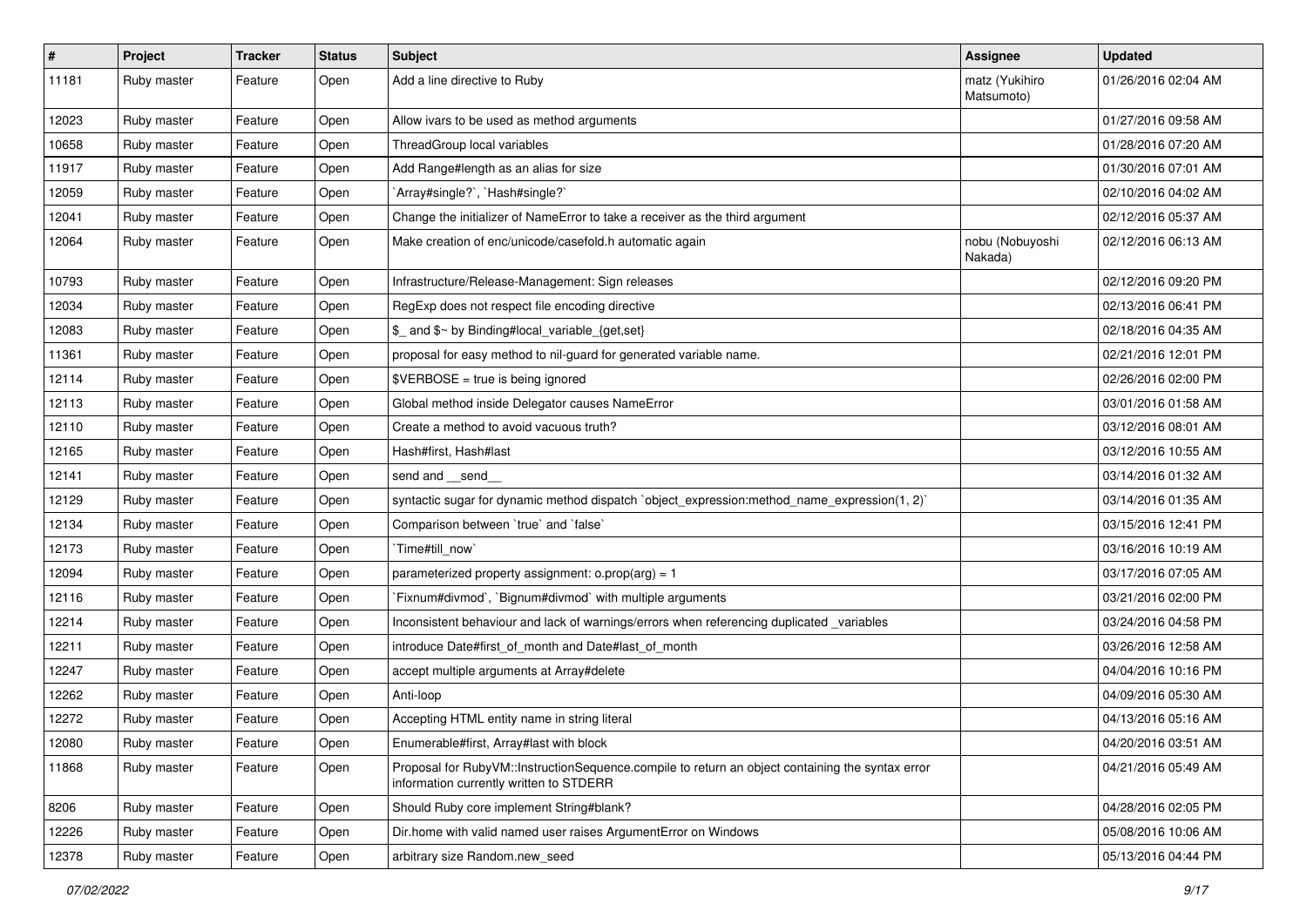| $\sharp$ | Project     | <b>Tracker</b> | <b>Status</b> | <b>Subject</b>                                                                                           | <b>Assignee</b>              | <b>Updated</b>      |
|----------|-------------|----------------|---------------|----------------------------------------------------------------------------------------------------------|------------------------------|---------------------|
| 12380    | Ruby master | Feature        | Open          | 'Struct' as a subclass of 'Class'                                                                        |                              | 05/14/2016 08:28 AM |
| 12244    | Ruby master | Feature        | Open          | Add a way to `integer - integer % num`                                                                   | matz (Yukihiro<br>Matsumoto) | 05/17/2016 06:05 AM |
| 11923    | Ruby master | Feature        | Open          | Put Struct accessors into separate module to allow redefining them in Struct.new's block                 |                              | 05/17/2016 06:37 AM |
| 12077    | Ruby master | Feature        | Open          | Consolidate SSLSocket interface with TCPSocket                                                           |                              | 05/17/2016 06:37 AM |
| 12403    | Ruby master | Feature        | Open          | Optimise Regexp#match?                                                                                   |                              | 05/24/2016 05:54 AM |
| 12435    | Ruby master | Feature        | Open          | Using connect_nonblock to open TCP connections in Net::HTTP#connect                                      |                              | 06/06/2016 12:42 AM |
| 12482    | Ruby master | Feature        | Open          | ArgumentError.new(nil) should give a better description                                                  |                              | 06/16/2016 04:18 AM |
| 11735    | Ruby master | Feature        | Open          | Porting String#squish and String#squish! from Ruby on Rails' Active Support                              | matz (Yukihiro<br>Matsumoto) | 06/24/2016 08:02 AM |
| 12350    | Ruby master | Feature        | Open          | Introduce Array#find! that raises an error if element not found                                          |                              | 07/19/2016 06:20 AM |
| 12334    | Ruby master | Feature        | Open          | Final/Readonly Support for Fields / Instance Variables                                                   |                              | 07/20/2016 01:49 AM |
| 12455    | Ruby master | Feature        | Open          | Add a way for class String to determine whether it has only numbers / digits or not                      |                              | 07/20/2016 03:13 AM |
| 12586    | Ruby master | Feature        | Open          | Hash#sample                                                                                              |                              | 08/10/2016 04:08 AM |
| 12625    | Ruby master | Feature        | Open          | TypeError.assert, ArgumentError.assert                                                                   |                              | 08/10/2016 04:36 AM |
| 12317    | Ruby master | Feature        | Open          | Name space of a module                                                                                   |                              | 09/04/2016 04:59 PM |
| 12755    | Ruby master | Feature        | Open          | optimize instruction sequence                                                                            |                              | 09/12/2016 07:05 AM |
| 12817    | Ruby master | Feature        | Open          | Consider adding method .sample() on class Hash (if this was not yet proposed)                            |                              | 10/11/2016 12:57 AM |
| 9704     | Ruby master | Feature        | Open          | Refinements as files instead of modules                                                                  | matz (Yukihiro<br>Matsumoto) | 10/11/2016 06:36 PM |
| 12843    | Ruby master | Feature        | Open          | Proposal to add a new method to class File in order to determine the name of the file without any suffix |                              | 10/17/2016 08:56 AM |
| 12858    | Ruby master | Feature        | Open          | Supporting batch-requiring of files in ruby                                                              |                              | 10/23/2016 08:05 AM |
| 12869    | Ruby master | Feature        | Open          | open-uri's open rejects `BOM' in encoding                                                                |                              | 10/25/2016 05:06 AM |
| 11428    | Ruby master | Feature        | Open          | system/exec/etc. should to_s their argument to restore Pathname functionality as it was in 1.8           |                              | 11/06/2016 02:17 AM |
| 11665    | Ruby master | Feature        | Open          | Support nested functions for better code organization                                                    |                              | 11/16/2016 03:06 PM |
| 13006    | Ruby master | Feature        | Open          | backtrace of thread killer                                                                               |                              | 12/06/2016 01:11 AM |
| 13108    | Ruby master | Feature        | Open          | [Doc Request] Explicitly document Range#sum                                                              |                              | 01/05/2017 11:50 PM |
| 13103    | Ruby master | Feature        | Open          | [PATCH] random.c: use "_NR_" syscall prefix on Linux (instead of "SYS_")                                 |                              | 01/11/2017 10:51 PM |
| 13048    | Ruby master | Feature        | Open          | Better way to do Regexp.new(Regexp.escape("some string"))                                                |                              | 01/20/2017 04:01 AM |
| 12969    | Ruby master | Feature        | Open          | Allow optional parameter in String#strip and related                                                     |                              | 01/20/2017 08:19 AM |
| 13174    | Ruby master | Feature        | Open          | Smaller id_table on 64bit platform                                                                       |                              | 01/31/2017 02:05 PM |
| 13240    | Ruby master | Feature        | Open          | Change Unicode property implementation in Onigmo from inversion lists to direct lookup                   |                              | 02/22/2017 08:01 AM |
| 13026    | Ruby master | Feature        | Open          | Public singleton methods                                                                                 |                              | 02/22/2017 06:53 PM |
| 12790    | Ruby master | Feature        | Open          | Better inspect for stdlib classes                                                                        |                              | 02/27/2017 08:36 PM |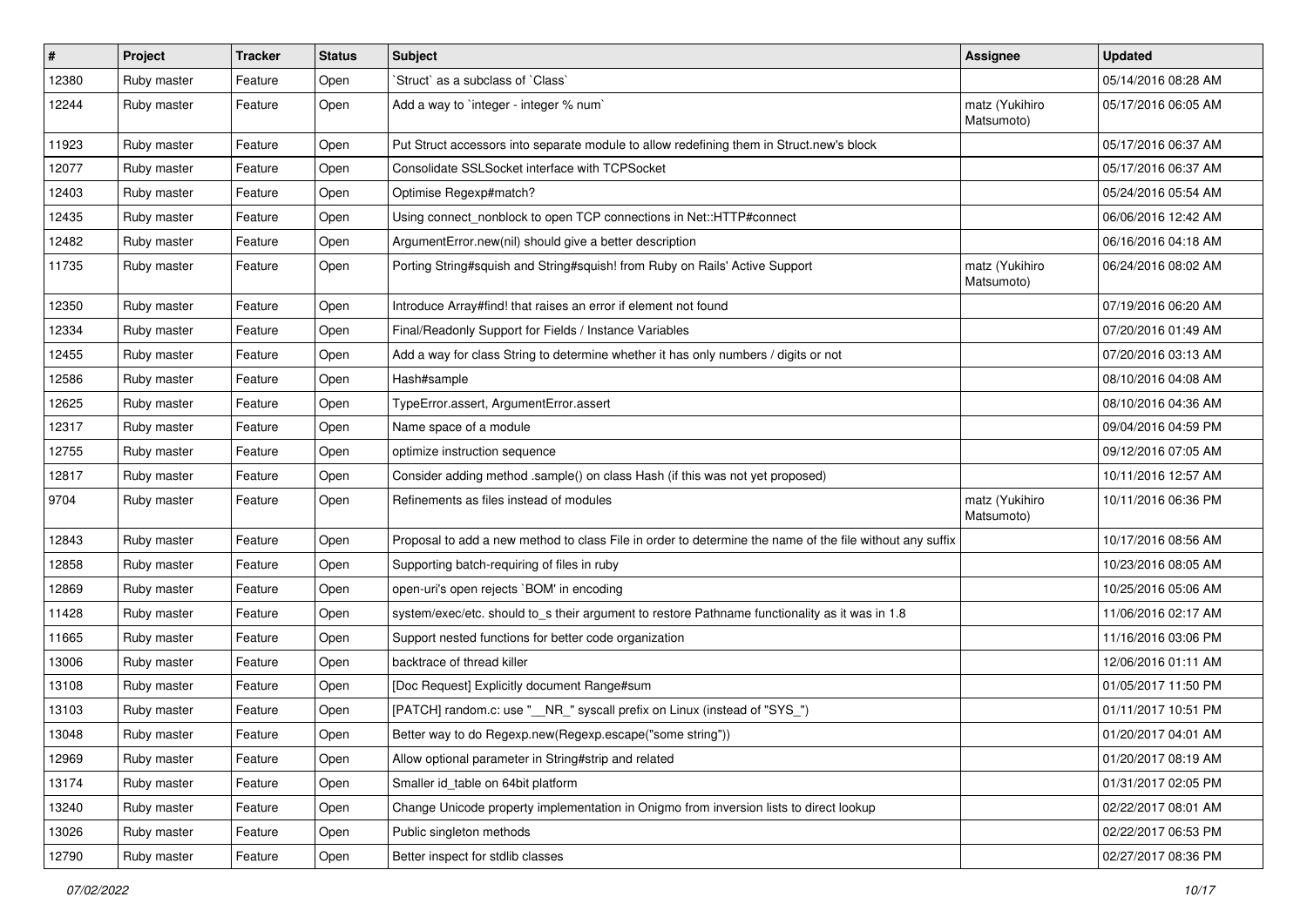| $\vert$ # | Project     | <b>Tracker</b> | <b>Status</b> | Subject                                                                                                               | <b>Assignee</b>            | <b>Updated</b>      |
|-----------|-------------|----------------|---------------|-----------------------------------------------------------------------------------------------------------------------|----------------------------|---------------------|
| 13259     | Ruby master | Feature        | Open          | Kernel#Date                                                                                                           |                            | 02/28/2017 12:09 PM |
| 13314     | Ruby master | Feature        | Open          | $dig =$                                                                                                               |                            | 03/14/2017 12:55 PM |
| 13095     | Ruby master | Feature        | Open          | [PATCH] io.c (rb f syscall): remove deprecation notice                                                                |                            | 03/26/2017 06:21 AM |
| 13263     | Ruby master | Feature        | Open          | Add companion integer nth-root method to recent Integer#isqrt                                                         |                            | 04/05/2017 12:49 AM |
| 12573     | Ruby master | Feature        | Open          | Introduce a straightforward way to discover whether a process is running                                              |                            | 04/19/2017 12:05 PM |
| 9116      | Ruby master | Feature        | Open          | String#rsplit missing                                                                                                 |                            | 04/27/2017 10:00 AM |
| 13211     | Ruby master | Feature        | Open          | Hash#delete taking a splat                                                                                            |                            | 04/29/2017 08:41 PM |
| 13333     | Ruby master | Feature        | Open          | block to yield                                                                                                        |                            | 05/19/2017 09:01 AM |
| 13378     | Ruby master | Feature        | Open          | Eliminate 4 of 8 syscalls when requiring file by absolute path                                                        | nobu (Nobuyoshi<br>Nakada) | 06/16/2017 07:57 AM |
| 13385     | Ruby master | Feature        | Open          | [PATCH] Make Resolv::DNS::Name validation similar to host and dig commands                                            | akr (Akira Tanaka)         | 06/16/2017 08:04 AM |
| 13668     | Ruby master | Feature        | Open          | Show / log test-all skips in CI here or at http://rubyci.org/ ?                                                       |                            | 06/20/2017 03:30 AM |
| 12968     | Ruby master | Feature        | Open          | Allow default value via block for Integer(), Float() and Rational()                                                   |                            | 06/28/2017 05:53 PM |
| 13681     | Ruby master | Feature        | Open          | Ruby digest init fails in FIPS mode when built against OpenSSL ~> 1.0.1                                               |                            | 07/04/2017 05:17 PM |
| 13434     | Ruby master | Feature        | Open          | better method definition in C API                                                                                     |                            | 07/13/2017 07:41 AM |
| 13512     | Ruby master | Feature        | Open          | <b>System Threads</b>                                                                                                 | ko1 (Koichi Sasada)        | 07/14/2017 07:08 AM |
| 13765     | Ruby master | Feature        | Open          | Add Proc#bind                                                                                                         |                            | 07/26/2017 01:31 PM |
| 13805     | Ruby master | Feature        | Open          | Make refinement scoping to be like that of constants                                                                  |                            | 08/13/2017 10:52 PM |
| 13639     | Ruby master | Feature        | Open          | Add "RTMIN" and "RTMAX" to Signal.list                                                                                |                            | 08/31/2017 09:06 AM |
| 13881     | Ruby master | Feature        | Open          | Use getcontext/setcontext on OS X                                                                                     |                            | 09/08/2017 09:13 AM |
| 13245     | Ruby master | Feature        | Open          | [PATCH] reject inter-thread TLS modification                                                                          |                            | 09/12/2017 12:54 PM |
| 13924     | Ruby master | Feature        | Open          | Add headings/hints to RubyVM::InstructionSequence#disasm                                                              |                            | 09/20/2017 01:40 PM |
| 13934     | Ruby master | Feature        | Open          | [Feature request] Being able to set a default encoding other than Unicode on a "per-project" basis                    |                            | 09/25/2017 05:18 AM |
| 13922     | Ruby master | Feature        | Open          | Consider showing warning messages about same-named aliases - either directly or perhaps via the<br>"did you mean gem" |                            | 09/25/2017 12:21 PM |
| 13927     | Ruby master | Feature        | Open          | Integrate module_function as a core language type                                                                     |                            | 09/25/2017 10:30 PM |
| 13395     | Ruby master | Feature        | Open          | Add a method to check for not nil                                                                                     |                            | 09/30/2017 12:53 PM |
| 12648     | Ruby master | Feature        | Open          | `Enumerable#sort_by` with descending option                                                                           |                            | 10/05/2017 10:24 AM |
| 13936     | Ruby master | Feature        | Open          | Make regular expressions debugable                                                                                    |                            | 10/07/2017 01:25 AM |
| 14025     | Ruby master | Feature        | Open          | #initialize with ivars                                                                                                |                            | 10/19/2017 06:50 AM |
| 13869     | Ruby master | Feature        | Open          | Filter non directories from Dir.glob                                                                                  |                            | 10/20/2017 01:58 AM |
| 14040     | Ruby master | Feature        | Open          | deprecate HTTP.version 1 2                                                                                            |                            | 10/22/2017 09:32 AM |
| 13933     | Ruby master | Feature        | Open          | Add Range#empty?                                                                                                      |                            | 10/25/2017 09:19 AM |
| 10183     | Ruby master | Feature        | Open          | An alternative name for method `class`                                                                                |                            | 10/31/2017 11:42 AM |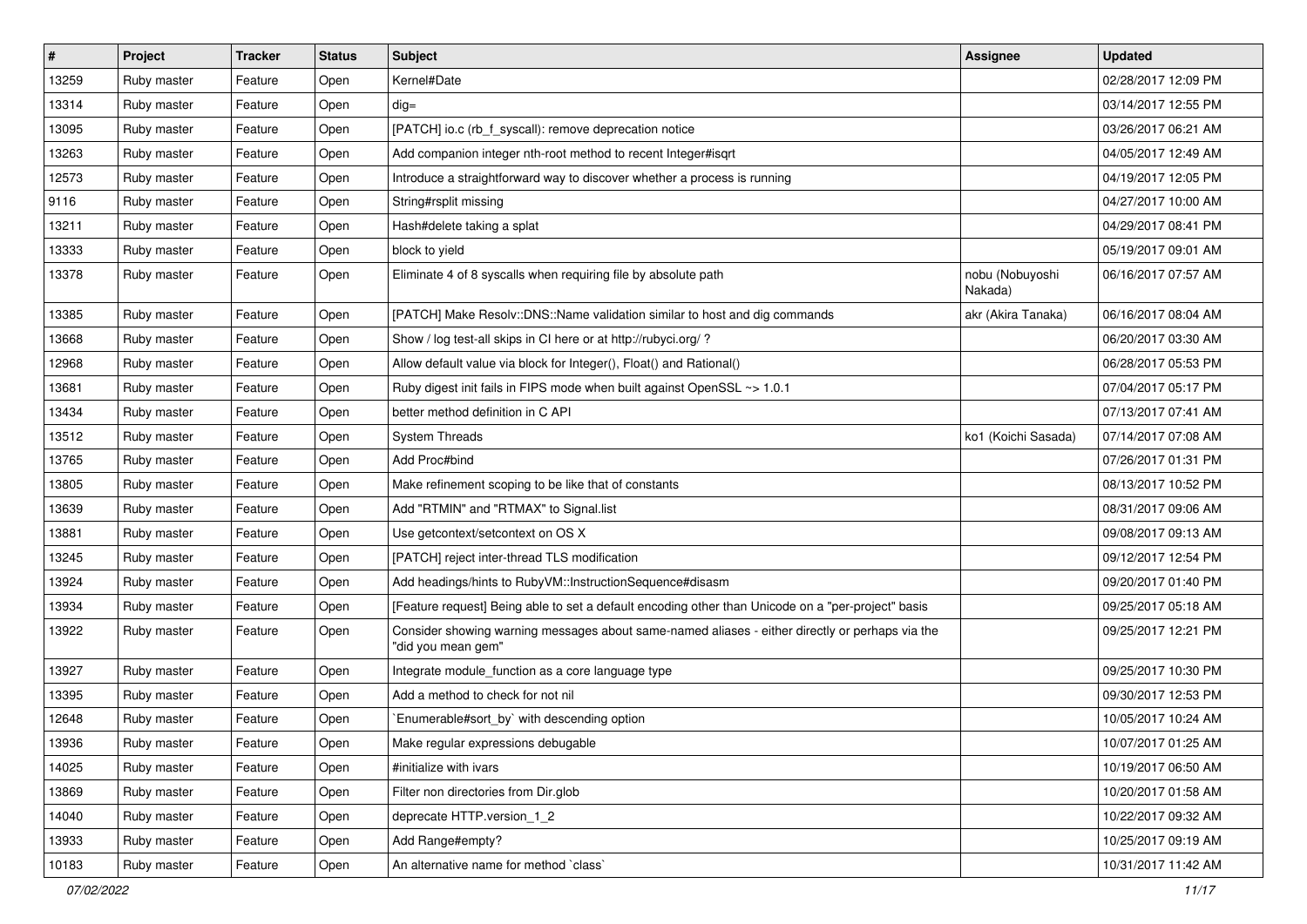| $\vert$ # | Project     | <b>Tracker</b> | <b>Status</b> | <b>Subject</b>                                                                                   | Assignee                          | <b>Updated</b>      |
|-----------|-------------|----------------|---------------|--------------------------------------------------------------------------------------------------|-----------------------------------|---------------------|
| 14077     | Ruby master | Feature        | Open          | Add Encoding::FILESYSTEM and Encoding::LOCALE constants                                          |                                   | 11/03/2017 09:31 PM |
| 14084     | Ruby master | Feature        | Open          | Introduce Enumerator#next?                                                                       |                                   | 11/06/2017 03:28 PM |
| 14079     | Ruby master | Feature        | Open          | Validate argument list without calling method                                                    |                                   | 11/07/2017 03:20 AM |
| 14092     | Ruby master | Feature        | Open          | Add extension key argument to Tempfile                                                           |                                   | 11/08/2017 06:47 PM |
| 12700     | Ruby master | Feature        | Open          | regexg heredoc support                                                                           |                                   | 11/24/2017 12:53 AM |
| 14128     | Ruby master | Feature        | Open          | Introduce Hash#delete default value                                                              | matz (Yukihiro<br>Matsumoto)      | 11/25/2017 04:41 PM |
| 13763     | Ruby master | Feature        | Open          | Trigger "unused variable warning" for unused variables in parameter lists                        |                                   | 11/28/2017 04:49 AM |
| 13696     | Ruby master | Feature        | Open          | Add exchange and noreplace options to File.rename                                                | Glass_saga (Masaki<br>Matsushita) | 12/01/2017 04:34 PM |
| 13124     | Ruby master | Feature        | Open          | Should #puts convert to external encoding?                                                       |                                   | 12/01/2017 06:45 PM |
| 14129     | Ruby master | Feature        | Open          | Feature Request: sockets - add support for recvmmsg                                              |                                   | 12/12/2017 08:35 AM |
| 14052     | Ruby master | Feature        | Open          | Introduce SecureRandom.with_chars                                                                |                                   | 12/12/2017 08:59 AM |
| 9992      | Ruby master | Feature        | Open          | Access Modifiers (Internal Interfaces)                                                           |                                   | 12/18/2017 03:04 PM |
| 6641      | Ruby master | Feature        | Open          | Hash.auto constructor                                                                            | matz (Yukihiro<br>Matsumoto)      | 12/25/2017 06:15 PM |
| 6687      | Ruby master | Feature        | Open          | Enumerable#with                                                                                  |                                   | 12/25/2017 06:15 PM |
| 6758      | Ruby master | Feature        | Open          | Object#sequence                                                                                  |                                   | 12/25/2017 06:15 PM |
| 6817      | Ruby master | Feature        | Open          | Partial application                                                                              | matz (Yukihiro<br>Matsumoto)      | 12/25/2017 06:15 PM |
| 7060      | Ruby master | Feature        | Open          | Broaden support for chmod                                                                        |                                   | 12/25/2017 06:15 PM |
| 7082      | Ruby master | Feature        | Open          | Process. kill 0 in windows can return spurious success                                           |                                   | 12/25/2017 06:15 PM |
| 7106      | Ruby master | Feature        | Open          | FileUtils.touch should allow touching the symlink itself rather than the file the link points to |                                   | 12/25/2017 06:15 PM |
| 7149      | Ruby master | Feature        | Open          | Constant magic for everyone.                                                                     | matz (Yukihiro<br>Matsumoto)      | 12/25/2017 06:15 PM |
| 7250      | Ruby master | Feature        | Open          | A mechanism to include at once both instance-level and class-level methods from a module         |                                   | 12/25/2017 06:15 PM |
| 7340      | Ruby master | Feature        | Open          | 'each with' or 'into' alias for 'each with object'                                               |                                   | 12/25/2017 06:15 PM |
| 7341      | Ruby master | Feature        | Open          | Enumerable#associate                                                                             |                                   | 12/25/2017 06:15 PM |
| 7377      | Ruby master | Feature        | Open          | #indetical? as an alias for #equal?                                                              | matz (Yukihiro<br>Matsumoto)      | 12/25/2017 06:15 PM |
| 7384      | Ruby master | Feature        | Open          | Rename #each_with_object to #each_with                                                           |                                   | 12/25/2017 06:15 PM |
| 7444      | Ruby master | Feature        | Open          | Array#product set                                                                                | matz (Yukihiro<br>Matsumoto)      | 12/25/2017 06:15 PM |
| 7548      | Ruby master | Feature        | Open          | Load and Require Callbacks                                                                       | matz (Yukihiro<br>Matsumoto)      | 12/25/2017 06:15 PM |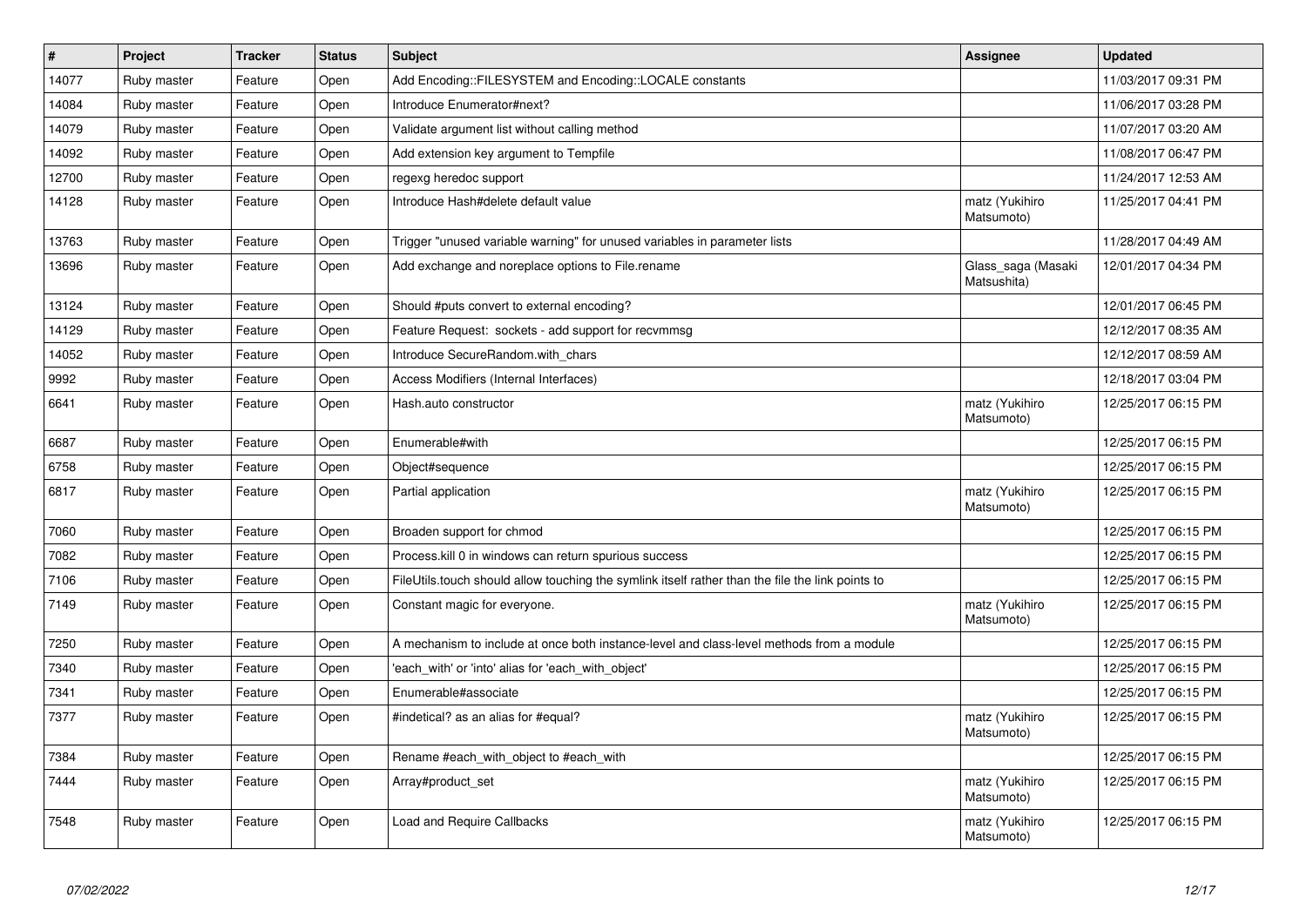| $\vert$ # | Project     | <b>Tracker</b> | <b>Status</b> | <b>Subject</b>                                                                                    | Assignee                              | <b>Updated</b>      |
|-----------|-------------|----------------|---------------|---------------------------------------------------------------------------------------------------|---------------------------------------|---------------------|
| 7604      | Ruby master | Feature        | Open          | Make === comparison operator ability to delegate comparison to an argument                        | matz (Yukihiro<br>Matsumoto)          | 12/25/2017 06:15 PM |
| 7611      | Ruby master | Feature        | Open          | Focal method for all loads/requires                                                               | matz (Yukihiro<br>Matsumoto)          | 12/25/2017 06:15 PM |
| 7614      | Ruby master | Feature        | Open          | alias_accessor                                                                                    | matz (Yukihiro<br>Matsumoto)          | 12/25/2017 06:15 PM |
| 7654      | Ruby master | Feature        | Open          | Add optional code block to IO::readlines                                                          | matz (Yukihiro<br>Matsumoto)          | 12/25/2017 06:15 PM |
| 7657      | Ruby master | Feature        | Open          | Array#& doesn't accept Enumerables                                                                | matz (Yukihiro<br>Matsumoto)          | 12/25/2017 06:15 PM |
| 7704      | Ruby master | Feature        | Open          | Add a list of enabled (experimental) language features.                                           | matz (Yukihiro<br>Matsumoto)          | 12/25/2017 06:15 PM |
| 7708      | Ruby master | Feature        | Open          | support for patches list                                                                          |                                       | 12/25/2017 06:15 PM |
| 7745      | Ruby master | Feature        | Open          | lib/observer.rb: Observers are compared by identity                                               | nobu (Nobuyoshi<br>Nakada)            | 12/25/2017 06:15 PM |
| 7788      | Ruby master | Feature        | Open          | YAML Tag Schema Support                                                                           | tenderlovemaking<br>(Aaron Patterson) | 12/25/2017 06:15 PM |
| 7795      | Ruby master | Feature        | Open          | Symbol.defined? and/or to_existing_symbol                                                         | matz (Yukihiro<br>Matsumoto)          | 12/25/2017 06:15 PM |
| 7848      | Ruby master | Feature        | Open          | Restore default state for core ruby objects                                                       | matz (Yukihiro<br>Matsumoto)          | 12/25/2017 06:15 PM |
| 7876      | Ruby master | Feature        | Open          | Add method for accessing Class from within Singleton Class                                        | matz (Yukihiro<br>Matsumoto)          | 12/25/2017 06:15 PM |
| 7883      | Ruby master | Feature        | Open          | Add Regex#to proc                                                                                 | matz (Yukihiro<br>Matsumoto)          | 12/25/2017 06:15 PM |
| 7914      | Ruby master | Feature        | Open          | Case for local class methods                                                                      | matz (Yukihiro<br>Matsumoto)          | 12/25/2017 06:15 PM |
| 8046      | Ruby master | Feature        | Open          | allow Object#extend to take a block                                                               |                                       | 12/25/2017 06:15 PM |
| 8061      | Ruby master | Feature        | Open          | 000000000000000                                                                                   | matz (Yukihiro<br>Matsumoto)          | 12/25/2017 06:15 PM |
| 8772      | Ruby master | Feature        | Open          | Hash alias #  merge, and the case for Hash and Array polymorphism                                 |                                       | 12/25/2017 06:15 PM |
| 14177     | Ruby master | Feature        | Open          | PATCH: File::Stat#dev on Windows                                                                  |                                       | 12/25/2017 06:15 PM |
| 14153     | Ruby master | Feature        | Open          | [PATCH] resurrection of # -*- warn_past_scope: true -*-                                           |                                       | 12/26/2017 08:53 AM |
| 13890     | Ruby master | Feature        | Open          | Allow a regexp as an argument to 'count', to count more interesting things than single characters |                                       | 12/30/2017 04:37 AM |
| 9145      | Ruby master | Feature        | Open          | Queue#pop(true) return nil if empty instead of raising ThreadError                                |                                       | 01/01/2018 07:41 PM |
| 14276     | Ruby master | Feature        | Open          | Ruby core debugger API                                                                            |                                       | 01/05/2018 07:54 PM |
| 8987      | Ruby master | Feature        | Open          | map/collect extension which handles arguments                                                     |                                       | 01/05/2018 09:00 PM |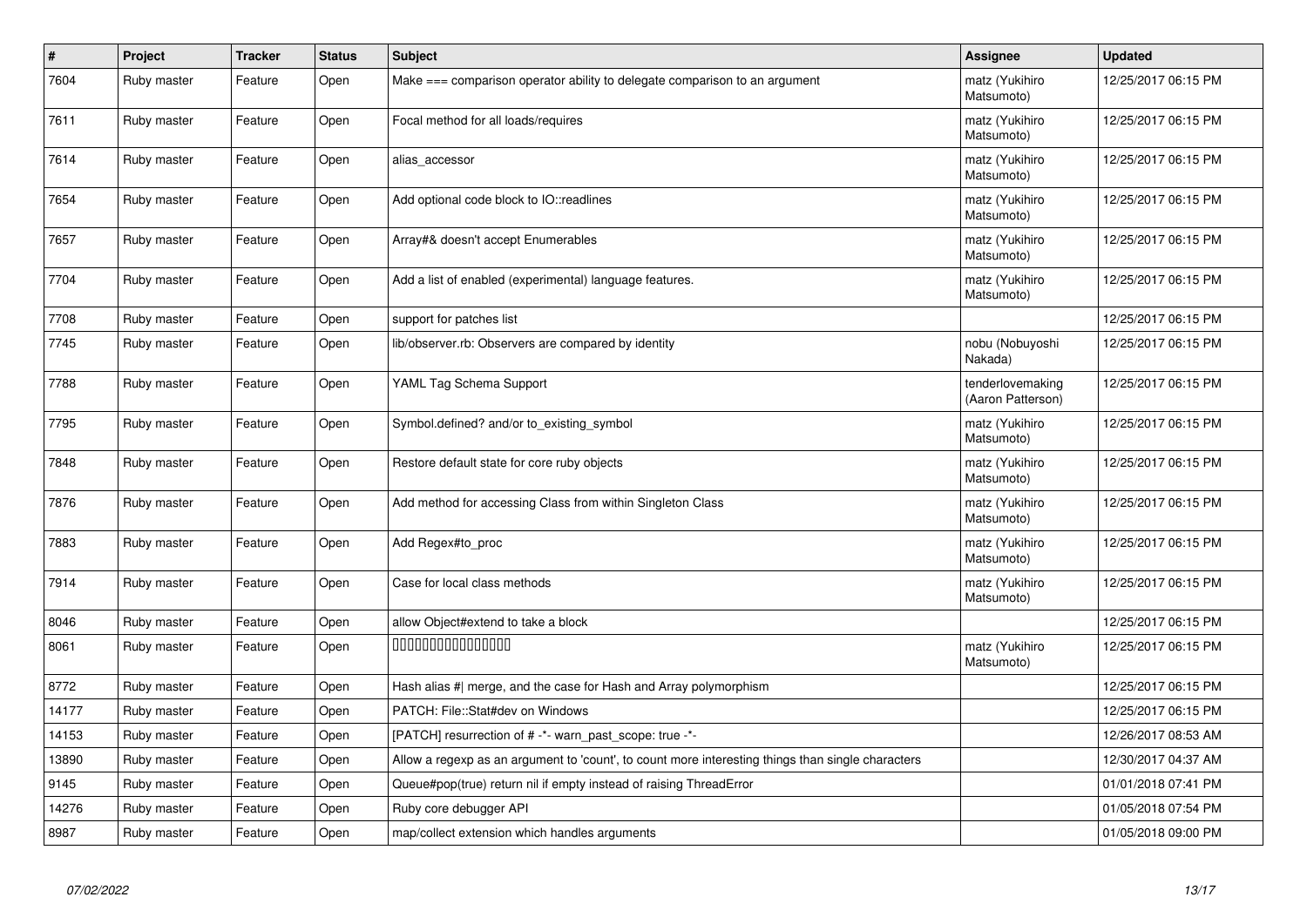| $\vert$ # | Project     | <b>Tracker</b> | <b>Status</b> | <b>Subject</b>                                                                                                                                                                             | Assignee                               | <b>Updated</b>      |
|-----------|-------------|----------------|---------------|--------------------------------------------------------------------------------------------------------------------------------------------------------------------------------------------|----------------------------------------|---------------------|
| 9043      | Ruby master | Feature        | Open          | Add String#f method as shortcut for #freeze                                                                                                                                                | matz (Yukihiro<br>Matsumoto)           | 01/05/2018 09:00 PM |
| 9185      | Ruby master | Feature        | Open          | Add alias_class_method or class_alias functionality                                                                                                                                        |                                        | 01/05/2018 09:00 PM |
| 9253      | Ruby master | Feature        | Open          | Regexp named match and case statement                                                                                                                                                      |                                        | 01/05/2018 09:00 PM |
| 9347      | Ruby master | Feature        | Open          | Accept non callable argument to detect                                                                                                                                                     | marcandre<br>(Marc-Andre<br>Lafortune) | 01/05/2018 09:00 PM |
| 9590      | Ruby master | Feature        | Open          | introduce st_foreach_update and st_foreach_update_check for performance.                                                                                                                   | tarui (Masaya Tarui)                   | 01/05/2018 09:00 PM |
| 9614      | Ruby master | Feature        | Open          | ordering of non-Hash items which use st_ internally                                                                                                                                        | matz (Yukihiro<br>Matsumoto)           | 01/05/2018 09:00 PM |
| 9779      | Ruby master | Feature        | Open          | Add Module#descendents                                                                                                                                                                     |                                        | 01/05/2018 09:00 PM |
| 10225     | Ruby master | Feature        | Open          | [PATCH] *math.c: New method Math.normcdf                                                                                                                                                   |                                        | 01/05/2018 09:01 PM |
| 10237     | Ruby master | Feature        | Open          | Transform all elements of one Encoding into another Encoding for Array and Hash                                                                                                            |                                        | 01/05/2018 09:01 PM |
| 10328     | Ruby master | Feature        | Open          | [PATCH] make OPT_SUPPORT_JOKE a proper VM option                                                                                                                                           | normalperson (Eric<br>Wong)            | 01/05/2018 09:01 PM |
| 10378     | Ruby master | Feature        | Open          | [PATCH $0/3$ ] It's better $(1 + 0i)$ real? return true                                                                                                                                    |                                        | 01/05/2018 09:01 PM |
| 10423     | Ruby master | Feature        | Open          | [PATCH] opt_str_lit*: avoid literal string allocations                                                                                                                                     | ko1 (Koichi Sasada)                    | 01/05/2018 09:01 PM |
| 10498     | Ruby master | Feature        | Open          | Make `loop` yield a counter                                                                                                                                                                | matz (Yukihiro<br>Matsumoto)           | 01/05/2018 09:01 PM |
| 10503     | Ruby master | Feature        | Open          | introduce InvalidPercentEncoding error for failed URI parsing                                                                                                                              |                                        | 01/05/2018 09:01 PM |
| 14348     | Ruby master | Feature        | Open          | win32ole: enable using coclass-es with multiple IDispatch implementations                                                                                                                  |                                        | 01/10/2018 11:35 AM |
| 14393     | Ruby master | Feature        | Open          | Support sending file descriptors (on local machine) via DRb UNIX                                                                                                                           |                                        | 01/24/2018 08:58 PM |
| 14401     | Ruby master | Feature        | Open          |                                                                                                                                                                                            |                                        | 01/25/2018 01:13 PM |
| 13697     | Ruby master | Feature        | Open          | [PATCH]: futex based thread primitives                                                                                                                                                     | kosaki (Motohiro<br>KOSAKI)            | 01/28/2018 11:41 PM |
| 14404     | Ruby master | Feature        | Open          | Adding writev support to IO#write_nonblock                                                                                                                                                 |                                        | 01/29/2018 12:29 AM |
| 11388     | Ruby master | Feature        | Open          | SMTP Service Extension for Delivery Status Notifications                                                                                                                                   |                                        | 02/06/2018 11:37 AM |
| 14411     | Ruby master | Feature        | Open          | URI#secure?                                                                                                                                                                                |                                        | 02/11/2018 03:44 PM |
| 12589     | Ruby master | Feature        | Open          | VM performance improvement proposal                                                                                                                                                        |                                        | 02/20/2018 05:00 AM |
| 13860     | Ruby master | Feature        | Open          | A proposal for a new, simpler class-method addition to Time - for the time being calling it Time.date()<br>but another name is fine; and the ability to omit '%' tokens as arguments to it |                                        | 02/21/2018 12:57 PM |
| 14550     | Ruby master | Feature        | Open          | Support keyword arguments with Date#step                                                                                                                                                   |                                        | 02/26/2018 03:58 AM |
| 14555     | Ruby master | Feature        | Open          | OpenStruct performance doesn't have to be slow                                                                                                                                             |                                        | 02/27/2018 12:59 AM |
| 14574     | Ruby master | Feature        | Open          | percent literals and binary encoding strings                                                                                                                                               |                                        | 03/04/2018 07:38 AM |
| 14564     | Ruby master | Feature        | Open          | dig opposite method                                                                                                                                                                        |                                        | 03/07/2018 11:24 PM |
| 14580     | Ruby master | Feature        | Open          | Hash#store accepts a block                                                                                                                                                                 |                                        | 03/08/2018 11:59 AM |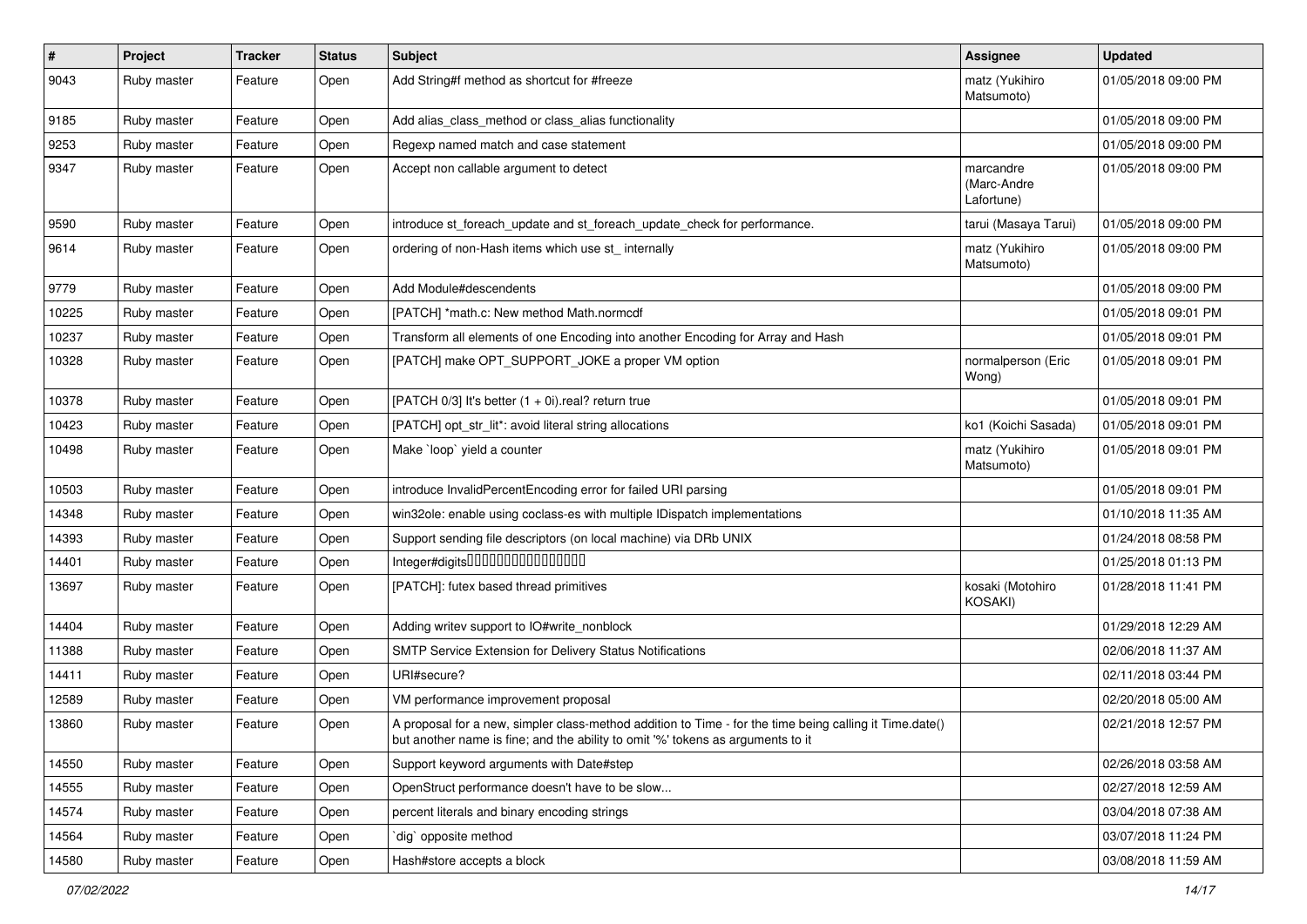| #     | Project     | <b>Tracker</b> | <b>Status</b> | Subject                                                                                                                       | <b>Assignee</b>              | <b>Updated</b>      |
|-------|-------------|----------------|---------------|-------------------------------------------------------------------------------------------------------------------------------|------------------------------|---------------------|
| 14593 | Ruby master | Feature        | Open          | Add `Enumerator#concat`                                                                                                       |                              | 03/08/2018 09:15 PM |
| 14585 | Ruby master | Feature        | Open          | Array#each_pair                                                                                                               |                              | 03/11/2018 11:38 PM |
| 9049  | Ruby master | Feature        | Open          | Shorthands (a:b, *) for inclusive indexing                                                                                    |                              | 03/15/2018 12:26 AM |
| 14606 | Ruby master | Feature        | Open          | Change begin-else-end without rescue from warning to syntax error                                                             |                              | 03/16/2018 01:22 AM |
| 14615 | Ruby master | Feature        | Open          | Consider introducing shortcut to check Net:: HTTP response type                                                               |                              | 03/19/2018 05:43 AM |
| 14618 | Ruby master | Feature        | Open          | Add display width method to String for CLI                                                                                    |                              | 03/21/2018 04:00 AM |
| 14636 | Ruby master | Feature        | Open          | 'Hash' has a method for accessing the shortest path towards a certain key                                                     |                              | 03/28/2018 09:42 AM |
| 14625 | Ruby master | Feature        | Open          | yield_self accepts an argument, calling to_proc                                                                               |                              | 03/30/2018 06:52 AM |
| 14669 | Ruby master | Feature        | Open          | Regexp does not expose the amount of capture groups.                                                                          |                              | 04/08/2018 11:11 AM |
| 14685 | Ruby master | Feature        | Open          | IRB doesn't print exception cause                                                                                             |                              | 04/13/2018 03:20 PM |
| 14672 | Ruby master | Feature        | Open          | Introduce a Date.safe_parse method                                                                                            |                              | 04/18/2018 10:11 AM |
| 14624 | Ruby master | Feature        | Open          | #{nil} allocates a fresh empty string each time                                                                               |                              | 04/21/2018 11:12 AM |
| 14710 | Ruby master | Feature        | Open          | I'd like to know from C API that "It has only one reference to Ruby object" to determine whether it is a<br>temporary object. |                              | 04/24/2018 11:28 PM |
| 14771 | Ruby master | Feature        | Open          | Add method to create DNS resource from data string                                                                            |                              | 05/17/2018 10:43 PM |
| 14723 | Ruby master | Feature        | Open          | [WIP] sleepy GC                                                                                                               |                              | 05/18/2018 09:13 AM |
| 14758 | Ruby master | Feature        | Open          | Add a first-class support for isolated bounded packages / modules / contexts                                                  |                              | 05/18/2018 09:13 AM |
| 14724 | Ruby master | Feature        | Open          | chains of inequalities                                                                                                        | matz (Yukihiro<br>Matsumoto) | 05/19/2018 01:06 AM |
| 14777 | Ruby master | Feature        | Open          | Add Range#offset?                                                                                                             |                              | 05/19/2018 03:50 PM |
| 14249 | Ruby master | Feature        | Open          | Remove str[match_str]                                                                                                         |                              | 05/19/2018 06:13 PM |
| 14783 | Ruby master | Feature        | Open          | String#chars_at / String#bytes_at                                                                                             |                              | 05/24/2018 01:18 PM |
| 14785 | Ruby master | Feature        | Open          | Parse guard statements like regular conditionals                                                                              |                              | 05/25/2018 05:46 AM |
| 14546 | Ruby master | Feature        | Open          | Hash#delete!                                                                                                                  | matz (Yukihiro<br>Matsumoto) | 05/30/2018 08:24 PM |
| 14217 | Ruby master | Feature        | Open          | Expose RUBY_PATCHLEVEL_STR or similar with patch level info for rc/preview as a constant                                      |                              | 06/01/2018 03:00 AM |
| 14801 | Ruby master | Feature        | Open          | New method 'show_stack' to show Ruby stack(s) when program is running                                                         |                              | 06/01/2018 09:45 AM |
| 14811 | Ruby master | Feature        | Open          | Dynamically extend Ruby VM stack                                                                                              |                              | 06/05/2018 07:59 AM |
| 14819 | Ruby master | Feature        | Open          | Efficient cstring to RVALUE typecasting for c extension gems                                                                  |                              | 06/06/2018 09:13 PM |
| 14833 | Ruby master | Feature        | Open          | Add RubyVM::AST::Node#pretty_print                                                                                            |                              | 06/07/2018 02:56 PM |
| 13733 | Ruby master | Feature        | Open          | Dump the delegator instead of the delegated object                                                                            |                              | 06/29/2018 05:09 PM |
| 13626 | Ruby master | Feature        | Open          | Add String#byteslice!                                                                                                         |                              | 07/03/2018 11:07 PM |
| 14896 | Ruby master | Feature        | Open          | Expose Net::HTTPResponse socket for integration with libraries expecting an IO                                                |                              | 07/04/2018 10:05 PM |
| 13620 | Ruby master | Feature        | Open          | Simplifying MRI's build system: always make install                                                                           |                              | 07/08/2018 09:41 AM |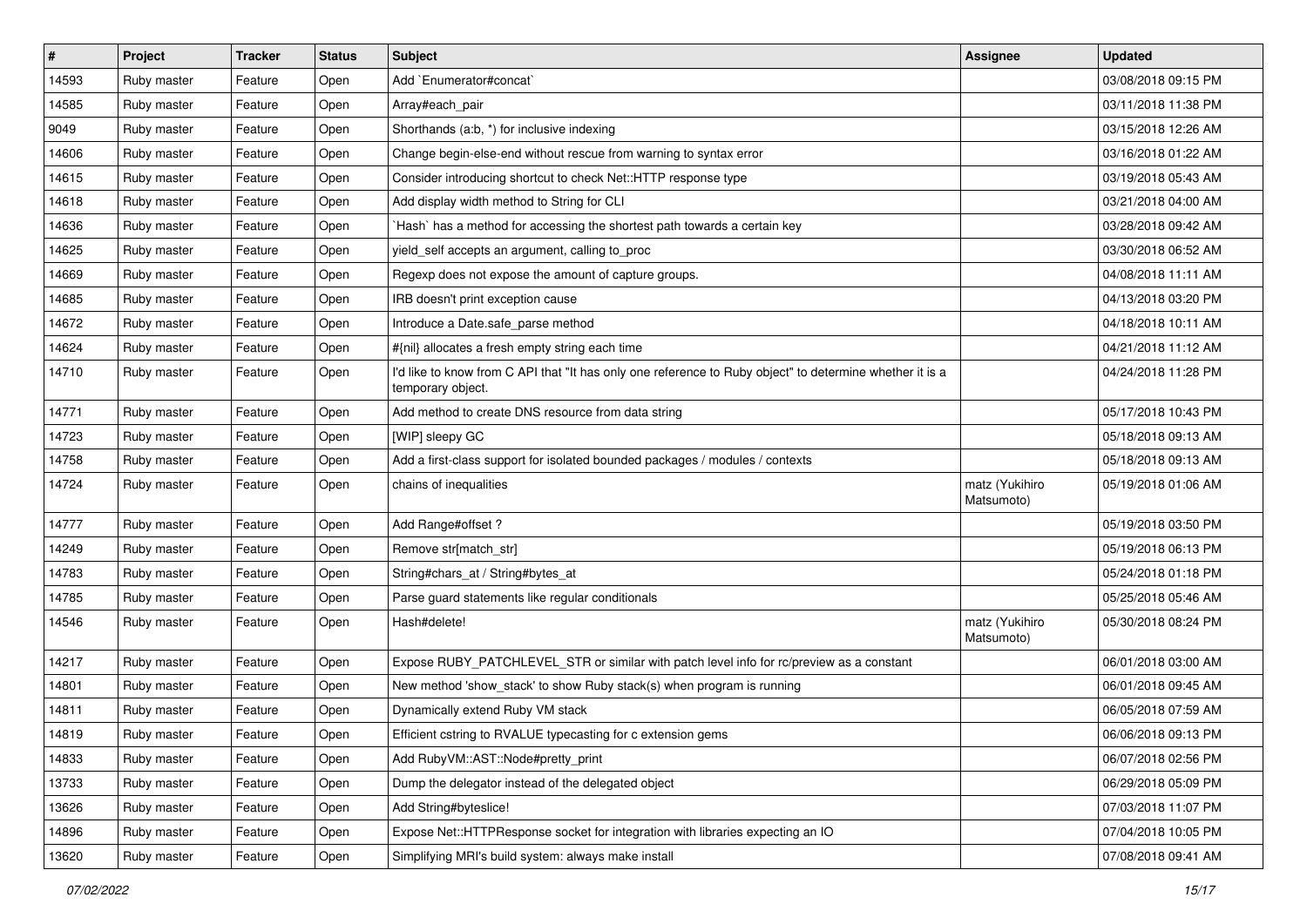| $\vert$ # | Project     | <b>Tracker</b> | <b>Status</b> | Subject                                                                              | Assignee                     | <b>Updated</b>      |
|-----------|-------------|----------------|---------------|--------------------------------------------------------------------------------------|------------------------------|---------------------|
| 14904     | Ruby master | Feature        | Open          | Make it possible to run instance_eval with zero-arguments lambda                     |                              | 07/11/2018 05:03 AM |
| 14328     | Ruby master | Feature        | Open          | SIMD vectorization                                                                   |                              | 07/16/2018 05:12 PM |
| 14919     | Ruby master | Feature        | Open          | Add String#byteinsert                                                                |                              | 07/18/2018 01:29 PM |
| 14925     | Ruby master | Feature        | Open          | Kernel#assert(expression)                                                            |                              | 07/20/2018 02:39 PM |
| 14859     | Ruby master | Feature        | Open          | [PATCH] implement Timeout in VM                                                      | ko1 (Koichi Sasada)          | 07/22/2018 07:42 AM |
| 14931     | Ruby master | Feature        | Open          | [DOC] exception keyword argument is not documented in some methods                   |                              | 07/22/2018 08:53 AM |
| 14932     | Ruby master | Feature        | Open          | Dynamically adjust method cache size at runtime                                      |                              | 07/22/2018 10:45 PM |
| 12306     | Ruby master | Feature        | Open          | Implement String #blank? #present? and improve #strip and family to handle unicode   | matz (Yukihiro<br>Matsumoto) | 07/22/2018 10:55 PM |
| 14951     | Ruby master | Feature        | Open          | New operator to evaluate truthy/falsy/logical equivalence                            |                              | 08/02/2018 07:16 AM |
| 14938     | Ruby master | Feature        | Open          | Provide API to get same result as ruby -wc                                           |                              | 08/06/2018 06:27 PM |
| 14033     | Ruby master | Feature        | Open          | Add String#append                                                                    |                              | 08/08/2018 03:01 AM |
| 14869     | Ruby master | Feature        | Open          | Proposal to add Hash#===                                                             |                              | 08/09/2018 04:03 AM |
| 14916     | Ruby master | Feature        | Open          | Proposal to add Array#===                                                            |                              | 08/09/2018 04:06 AM |
| 14955     | Ruby master | Feature        | Open          | [PATCH] gc.c: use MADV_FREE to release most of the heap page body                    |                              | 08/14/2018 03:04 AM |
| 15006     | Ruby master | Feature        | Open          | [PATCH] io.c: use copy_file_range with every types of files                          |                              | 08/21/2018 07:52 PM |
| 15017     | Ruby master | Feature        | Open          | Provide extended information about Signal                                            |                              | 08/22/2018 05:42 AM |
| 15024     | Ruby master | Feature        | Open          | Support block in Array#join                                                          |                              | 08/25/2018 05:05 AM |
| 15031     | Ruby master | Feature        | Open          | T_RANGE for testing whether object is a Range                                        |                              | 08/27/2018 11:45 AM |
| 15093     | Ruby master | Feature        | Open          | Retrive Array elements with infinite ranges specified by Float::INFINITY             |                              | 09/09/2018 02:01 PM |
| 15074     | Ruby master | Feature        | Open          | Create 'official' C API documentation on ruby-doc.org                                |                              | 09/12/2018 09:12 PM |
| 14927     | Ruby master | Feature        | Open          | Loading multiple files at once                                                       | matz (Yukihiro<br>Matsumoto) | 09/18/2018 12:38 AM |
| 15145     | Ruby master | Feature        | Open          | chained mappings proposal                                                            |                              | 09/22/2018 12:06 AM |
| 15149     | Ruby master | Feature        | Open          | extend string format to nil safe                                                     |                              | 09/25/2018 03:22 AM |
| 15217     | Ruby master | Feature        | Open          | Add Resolv.current_resolver                                                          |                              | 10/08/2018 11:18 PM |
| 15222     | Ruby master | Feature        | Open          | Add a way to distinguish between Struct classes with and without keyword initializer |                              | 10/11/2018 01:16 PM |
| 15112     | Ruby master | Feature        | Open          | Introducing the short form of `STDERR.puts expr.inspect`.                            | matz (Yukihiro<br>Matsumoto) | 10/12/2018 02:02 AM |
| 14136     | Ruby master | Feature        | Open          | Implement #empty? on more classes                                                    |                              | 10/27/2018 07:20 AM |
| 15261     | Ruby master | Feature        | Open          | Expose rl_variable_value as Readline.variable_value                                  |                              | 10/29/2018 12:08 PM |
| 6946      | Ruby master | Feature        | Open          | FIPS support?                                                                        |                              | 11/07/2018 04:00 PM |
| 12115     | Ruby master | Feature        | Open          | Add Symbol#call to allow to_proc shorthand with arguments                            |                              | 11/16/2018 09:49 AM |
| 15302     | Ruby master | Feature        | Open          | Proc#with and Proc#by, for partial function application and currying                 |                              | 11/23/2018 10:16 AM |